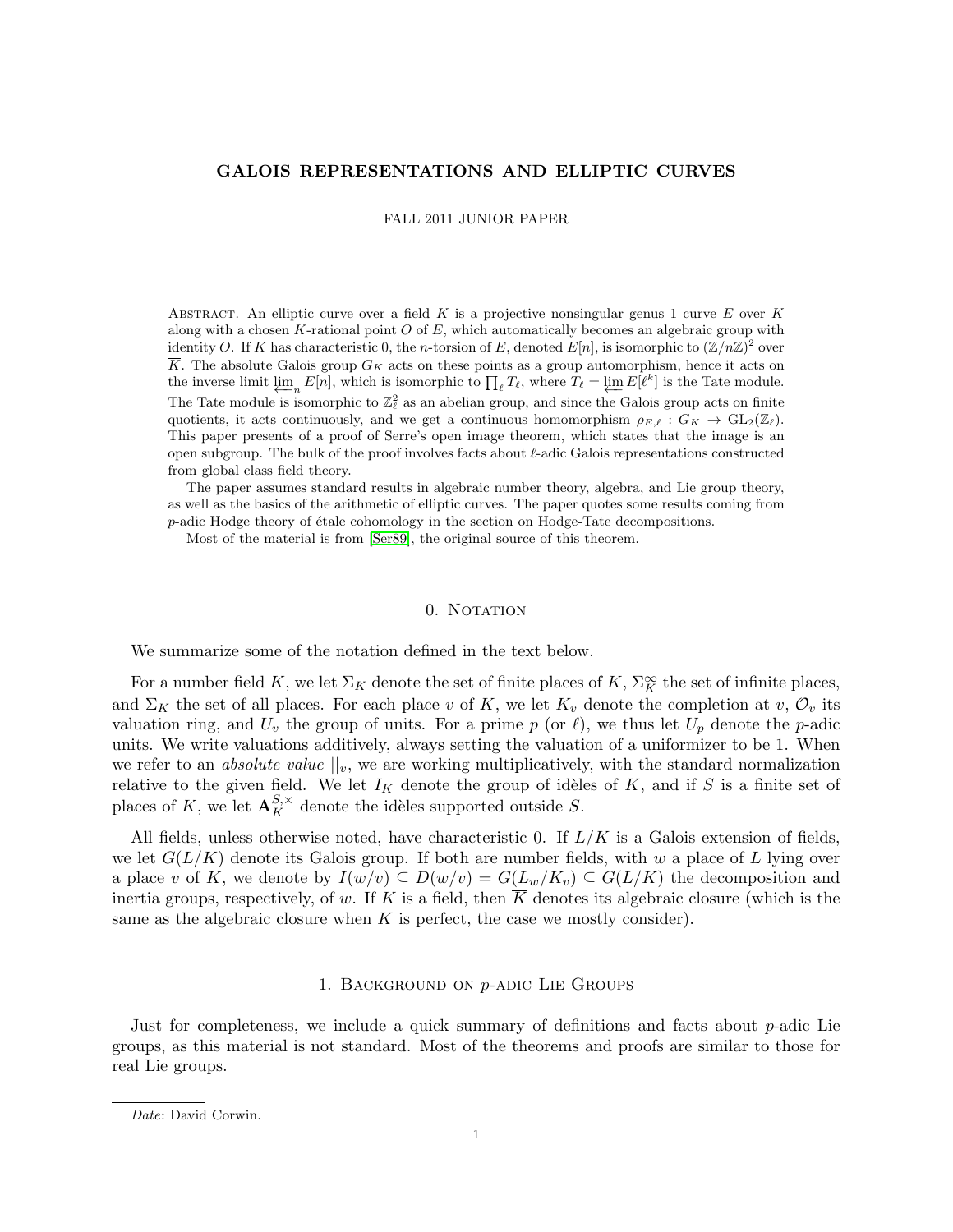### 1.1. Manifolds and Lie Groups.

**Definition 1.1.** Let U be an open subset of  $\mathbb{Q}_p^n$ . An *analytic function* from U to  $\mathbb{Q}_p$  is a continuous map locally given by convergent power series. We say a function to  $\mathbb{Q}_p^m$  is analytic if each of its component functions are.

**Definition 1.2.** A (analytic) *p*-adic manifold of dimension *n* is a topological space with an atlas of open subsets homeomorphic to open subsets of  $\mathbb{Q}_p^n$  such that the transition maps on the overlap are analytic.

**Definition 1.3.** An analytic map between  $p$ -adic manifolds is defined as a continuous map whose restriction to any pair of maps in the atlas is analytic.

**Example 1.4.** Any open subset of a *p*-adic manifold is a *p*-adic manifold. Thus  $GL_n(\mathbb{Q}_p)$  and  $\mathbb{Z}_p^n$ are p-adic manifolds.

**Definition 1.5.** A *p*-adic Lie group is a group and *p*-adic manifold such that the multiplication and inverse maps are analytic.

**Fact 1.6.** Any algebraic group over  $\mathbb{Q}_p$  is a *p*-adic Lie group, as polynomial maps are analytic.

# 1.2. Facts about Lie Groups.

Fact 1.7. A continuous homomorphism between *p*-adic Lie groups is analytic.

<span id="page-1-0"></span>Theorem 1.8. [P-adic Cartan's Theorem] A closed subgroup of a p-adic Lie group is a Lie subgroup.

*Proof.* See [\[Hoo42\]](#page-19-1).

# 1.3. Representations of Lie Groups.

**Definition 1.9.** The tangent space  $T_P(M)$  to an *n*-dimensional *p*-adic manifold M at a point P to be equivalence classes of analytic maps from  $\mathbb{Z}_p^n$  to the manifold sending 0 to P, with two maps equivalent if, in some coordinate chart, their linear terms are equal.

If  $f : M \to N$  is an analytic map of p-adic manifolds, we have an induced map  $d_P f : T_p(M) \to$  $T_{f(P)}(N)$ . In particular, if a *p*-adic Lie group is embedded in  $GL_n(\mathbb{Q}_p)$ , then its tangent space at the identity is embedded in the tangent space of  $GL_n(\mathbb{Q}_p)$  at the identity element. As in the real case, this latter vector space is naturally identified with  $M_n(\mathbb{Q}_p) = \text{End}(\mathbb{Q}_p^n)$ .

The Lie bracket of  $x, y \in M_n(\mathbb{Q}_p)$  is defined to be  $[x, y] = xy - yx$ . If  $G \subseteq GL_n(\mathbb{Q}_p)$  is an embedded Lie subgroup, then  $T_e(X)$  can be shown to be closed under the Lie bracket operation. Furthermore, this *p*-adic Lie algebra is an invariant of the Lie group  $G$  (i.e., it does not depend on the embedding). We also note that one can define the matrix exponential as in the real case using the same series, which converges for sufficiently small matrices. Then a matrix  $x \in \mathfrak{gl}_n(\mathbb{Q}_p)$  is in the Lie algebra of G iff  $exp(\lambda x) \in G$  for some  $\lambda \in \mathbb{Q}_p$ . Thus, the Lie algebra of an open subgroup of a Lie group is the same by continuity of the exponential. We note:

<span id="page-1-1"></span>Fact 1.10. The image of the exponential map in G contains an open neighborhood of the identity.

We now discuss representations of *p*-adic Lie groups.

**Definition 1.11.** A representation of a *p*-adic Lie group  $G$  is a continuous (hence analytic) homomorphism  $G \to GL(V)$ , where V is a finite-dimensional vector space over  $\mathbb{Q}_p$ .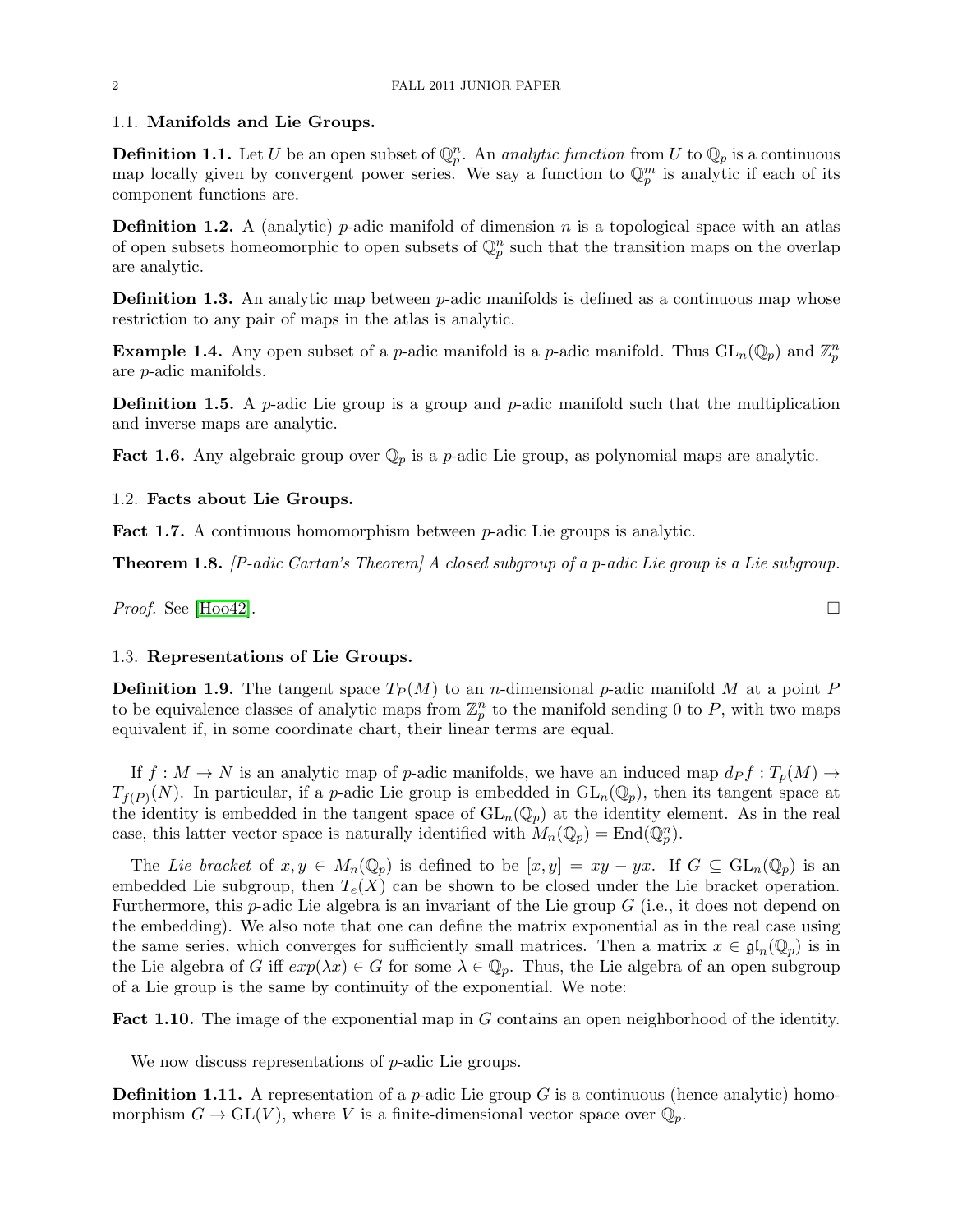From a representation  $G \to GL(V)$  of a p-adic Lie group, where V is a vector space over  $\mathbb{Q}_p$ , we get a representation of the Lie algebra of  $G$ , denoted Lie $(G)$ . In distinction to the real case, we have:

Fact 1.12. A morphism of the associated representations of Lie algebras is the same as a morphism of representations of an open subgroup of the Lie group.

A corollary of this fact is:

<span id="page-2-0"></span>**Corollary 1.13.** A representation of G is abelian, meaning the image of G is abelian, for an open subgroup iff the associated representation of the Lie algebra is abelian, meaning that its image in  $\mathfrak{gl}(V)$  is an abelian Lie algebra.

# 2.  $\ell$ -adic Galois Representations

We denote by  $G_K$  the Galois group of  $\overline{K}/K$ , where  $\overline{K}$  is the algebraic closure of K. We assume that K has characteristic 0.

**Definition 2.1.** An  $\ell$ -adic  $\rho$  representation of a field K is a continuous homomorphism  $\rho : G_K \to$  $GL_n(\mathbb{Q}_l)$  (equivalently, into  $Aut(V)$  for some finite-dimensional vector space over  $\mathbb{Q}_l$ ).

Whenever we refer to a representation of  $G_K$  on a vector space V as  $\ell$ -adic, we are assuming V is a vector space over  $\mathbb{Q}_\ell$ , and we identify  $\mathrm{GL}(V)$  with  $\mathrm{GL}_n\mathbb{Q}_\ell$  (non-canonically).

**Definition 2.2.** An  $\ell$ -adic representation  $\rho$  of K is said to be abelian if  $\rho(G_K)$  is abelian.

**Proposition 2.3.** The image  $G_\ell = \rho(G_K)$  is an  $\ell$ -adic Lie group.

*Proof.* As  $G_K$  is compact, so its its image, and as  $GL_n(\mathbb{Q}_l)$  is Hausdorff, the image is closed. Thus, by Theorem [1.8,](#page-1-0) the image is an  $\ell$ -adic Lie subgroup.  $\Box$ 

Note that if we restrict the representation to  $G_L$ , where  $L/K$  is finite Galois, then we restrict to a finite index closed subgroup, hence  $\rho(G_L)$  is finite index and compact, hence open in  $\rho(G_K)$ . This implies that its Lie algebra is the same.

**Example 2.4.** Assume char $(K) \neq \ell$ . For a prime  $\ell$ , let  $\mu_{\ell^n}$  denote the  $\ell^n$  roots of unity in  $\overline{K}$ . Then  $G_K$  acts continuously (through a finite quotient) on  $\mu_{\ell^n}$ . We thus have a continuous action of  $G_K$  on  $T_\ell(\mu) := \varprojlim(\mu_{\ell^n})$ , which is isomorphic to  $\mathbb{Z}_\ell$ . We can tensor with  $\mathbb{Q}_\ell$  to get a continuous representation of  $G_K$  on  $\mathbb{Q}_\ell$ , so we have a continuous homomorphism  $G_K \to U_\ell = GL_1(\mathbb{Z}_\ell) = \mathbb{Z}_\ell^\times \subseteq$  $\mathbb{O}_e^{\times}$  $\chi$ . This homomorphism is denoted  $\chi_{\ell}$  and is called the *cyclotomic character of K*.

2.1. Representations of Number Fields. We have reduced the proof of the theorem to the abelian case, but we have a longer way to go. Now that we are considering abelian representations of a number field, we may use the tools of class field theory to analyze  $\ell$ -adic Galois representations in the abelian case. Before we begin, we discuss some general properties of  $\ell$ -adic representations of number fields.

2.1.1. Decomposition, Inertia, and Frobenius. We review some standard facts about decomposition groups, inertia groups, and Frobenius elements, which can be found in any standard algebraic number theory textbook. We note how these extend to infinite extensions.

If K is a number field, we let  $\Sigma_K$  denote the set of finite places (or primes) of K,  $\Sigma_K^{\infty}$  the infinite ones, and  $\overline{\Sigma_K} = \Sigma_K \cup \Sigma_K^{\infty}$ .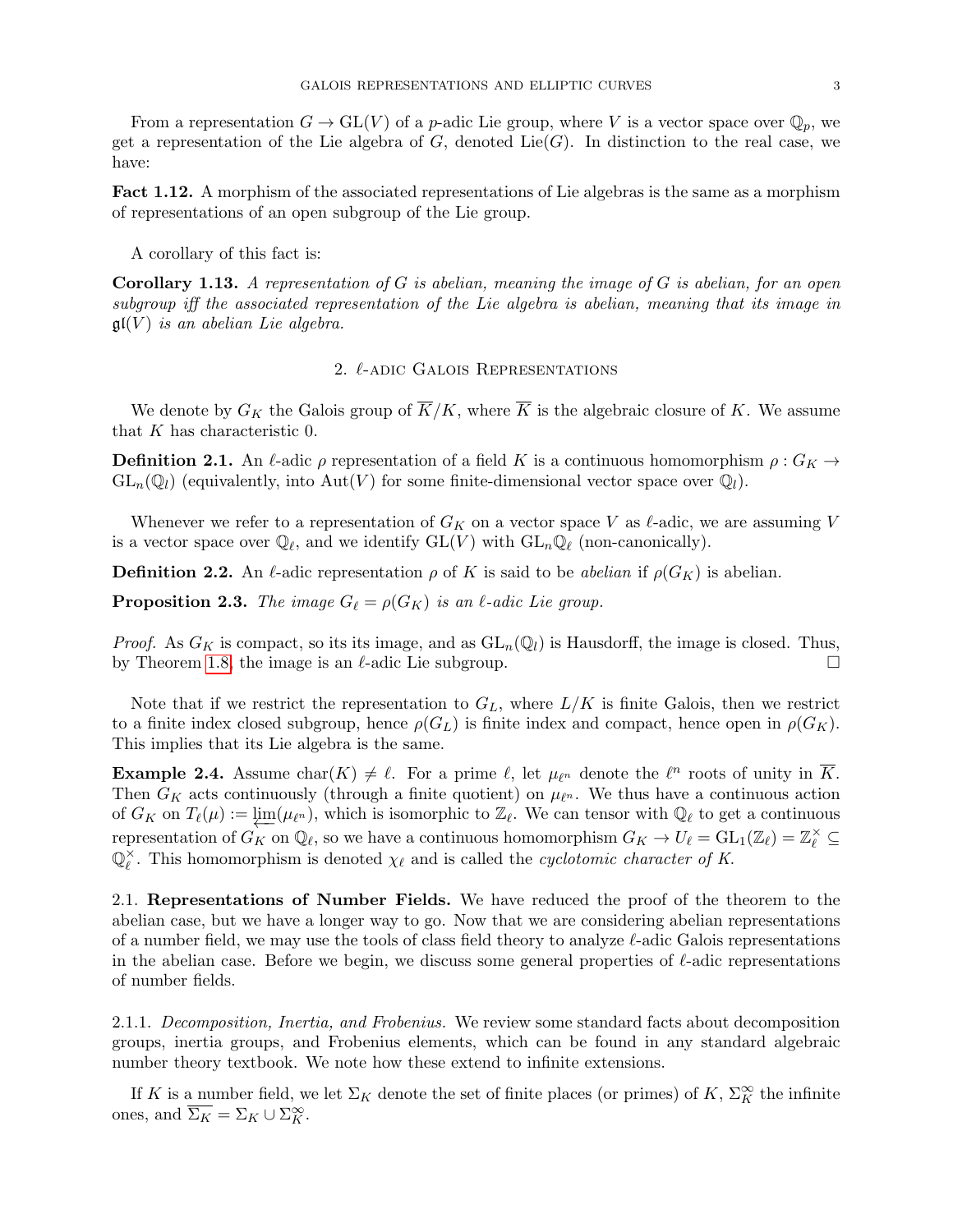#### 4 FALL 2011 JUNIOR PAPER

If  $L/K$  is a Galois extension of number fields, and w is a place of L over v, then we define  $I(w/v) \subseteq D(w/v) \subseteq G(L/K)$  to be the inertia, decomposition, and Galois groups. We let  $e(w/v)$ and  $f(w/v)$  denote the ramification index and residue degree of w over v. If we let  $K_v$  denote the completion of K at v, then  $D(w/v) = G(L_w/K_v)$ . Furthermore, if we have a Galois extension  $L'/K$ containing L and a prime  $w'$  of L lying over v, then we have the following commutative diagram with exact rows:

$$
1 \longrightarrow I(w'/w) \longrightarrow I(w'/v) \longrightarrow I(w/v) \longrightarrow 1
$$
  
\n
$$
\downarrow \qquad \qquad \downarrow \qquad \qquad \downarrow
$$
  
\n
$$
1 \longrightarrow D(w'/w) \longrightarrow D(w'/v) \longrightarrow D(w/v) \longrightarrow 1
$$

If  $w''$  is a different prime of L' lying over v (or w), then the associated decomposition and inertia groups are conjugate. If  $I(w/v) = 1$ , i.e. w is unramified over v, then we define the Frobenius element  $F_{w/v}$  to be the element of  $D(w/v)$  corresponding to the Frobenius element in the extension of residue fields. Note that in the case above,  $F_{w'/v}$  maps onto  $F_{w/v}$ , and  $F_{w'/w} = F_{w'/v}^{f(w/v)}$ . If the extension is abelian, or if we only care about conjugacy classes, we write simply  $F_v$ .

If  $L'/K$  is an infinite Galois extension, then we define  $\overline{\Sigma}_{L'}$  to the projective limit of the sets  $\overline{\Sigma}_L$  for finite Galois extensions  $L/K$ , and for  $w' \in \overline{\Sigma}_{L'}$ , we define  $I(w'/v)$  and  $D(w'/v)$  to be the projective limit of the groups  $I(w/v)$  and  $D(w/v)$ , respectively, as w ranges over primes lying between w' and v. All of the above diagrams, equalities, and isomorphisms hold for infinite Galois extensions of number fields just as well as for finite ones.

Fact 2.5 (Cheboratev Density Theorem). If  $L/K$  is a Galois extension of number fields, then for each conjugacy class  $\sigma$  of Gal $(L/K)$ , the density of primes v of K such that  $F_v = \sigma$  is  $\frac{|\sigma|}{|G_v|/|L|}$  $\frac{10}{|\text{Gal}(L/K)|}$ . In particular, there are infinitely many such primes.

**Corollary 2.6.** If  $S \subseteq \Sigma_K$  is a finite subset and  $L/K$  unramified outside S, then the conjugacy classes  $F_v \in G(L/K)$  are dense.

*Proof.* Any open subset of  $G(L/K)$  contains a coset of an open subset of finite index, which corresponds to an element of  $G(M/K)$  for a finite Galois extension  $M/K$ . But there exists a prime in  $\Sigma_K \setminus S$  whose Frobenius element is equal to that by Chebotarev's Density Theorem, so we are done.

2.2. Rational and Compatible Representations. In all that follows, K denotes a number field.

**Definition 2.7.** If  $\rho: G_K \to GL(V)$  is an l-adic representation of a number field, we say that the representation is unramified at v if  $\rho(I(w/v)) = 1$  for all places w of  $\overline{K}$  lying over v. If this is the case, we can define  $\rho(F_v) \in GL(V)$  (which is a conjugacy class). We denote this by  $F_{v,\rho}$ .

**Definition 2.8.** Let G be an affine algebraic group and  $K[G]$  its affine coordinate ring over K. An element of K[G] is said to be *central* if  $f(xy) = f(yx)$  for any K-algebra K' and all  $x, y \in G(K')$ . Equivalently, it lies in the ring of invariants of the action of  $G$  on itself by conjugation.

**Definition 2.9.** The conjugacy class of an element  $x \in G(K')$  for a K-algebra K' is said to be rational over K if  $f(x) \in K$  for any central  $f \in K[G]$ . It is said to be *integral* if all these values are algebraic integers.

**Definition 2.10.** A representation  $\rho: G_K \to GL_n(\mathbb{Q}_l)$  whose image lies in an algebraic subgroup H defined over  $\mathbb Q$  is said to be *rational with values in* H if  $\rho$  is unramified at v, and the conjugacy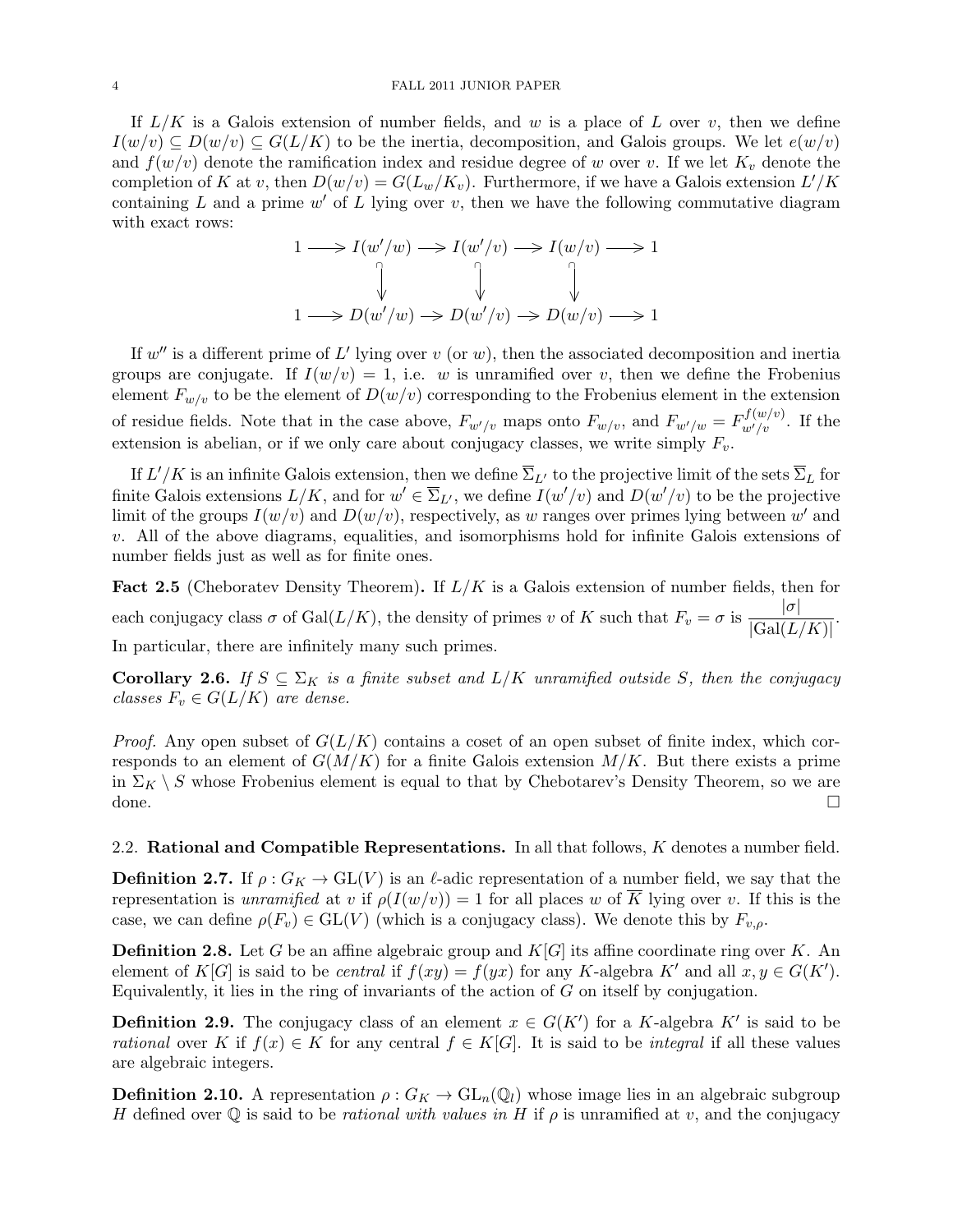class  $\rho(F_v)$  is rational over Q in H for almost all  $v \in \Sigma_K$  (note we only care about the finite primes). The set of v for which this does not hold is called the *support* of  $\rho$ .

**Lemma 2.11.** The central elements of  $GL_n$  consist of the ring generated by the coefficients of the characteristic polynomial.

Proof. The proof in one direction follows from the well-known fact that the characteristic polynomial is invariant under conjugation. Next, note that the coefficients of the characteristic polynomial are  $(\pm)$  the symmetric functions on the eigenvalues. If an element is central, then it is central on  $G(\overline{K})$ (as K is certainly a K-algebra), and it is known that the converse is true. Thus the value of a central element on a diagonalizable matrix is determined by its restriction to the set of diagonal matrices, and because conjugation can be used to interchange entries of a diagonal matrix, such an element must be a symmetric function on the eigenvalues of the symmetric polynomial. Thus any central element coincides with a polynomial in the coefficients of the characteristic polynomial. It remains to show that the diagonalizable elements are dense in the Zariski topology. This follows because all matrices whose characteristic polynomial has nonzero discriminant are diagonalizable, and the set of such matrices is clearly dense in the Zariski topology because  $GL_n$  is irreducible.  $\square$ 

**Example 2.12.** As the central elements of  $\mathbb{Q}[GL_n]$  are the coefficients of the characteristic polynomial, a representation is rational if the characteristic polynomial of  $F_{v,\rho}$ , denoted  $P_{v,\rho}(T)$ , has rational coefficients for almost all v. We refer to such a representation simply as *rational*.

**Definition 2.13.** Let G be an algebraic group over Q, and let  $\rho$  and  $\rho'$  be l- and l'-adic representations in  $G(\mathbb{Q}_l)$  and  $G(\mathbb{Q}_{l'})$  respectively. Suppose that for  $v \in \Sigma_K$  outside a finite set of places of K (called the *support of compatibility*), we have  $f(F_{v,\rho}) = f(F_{v,\rho'})$  for all central  $f \in K[G]$  (note that  $f$  is well-defined on conjugacy classes as it is central). Then we say that the representations  $ρ$  and  $ρ'$  are compatible as representations with values in G. (As before, when G is not specified, we mean  $GL_n$ , and we refer to them simply as compatible.)

For  $\ell$  a prime of Q, let  $S_{\ell}$  be the set of primes of K lying over  $\ell$ .

**Definition 2.14.** Suppose, for each  $\ell$ , we are given an  $\ell$ -adic representation  $\rho_{\ell}$  of K. This collection  $(\rho_\ell)_\ell$  is called a system of  $\ell$ -adic representations. The system is said to be compatible if for any two primes  $\ell, \ell'$ , the representations  $\rho_{\ell}, \rho_{\ell'}$  are compatible. The system is said to be *strictly compatible* with exceptional set S if there exists a set S of primes of K such that  $\rho_{\ell}$  is rational with support contained in  $S \cup S_{\ell}$ , and  $\rho_{\ell}$  and  $\rho_{\ell'}$  are compatible with support of compatibility contained in  $S \cup S_{\ell} \cup S_{\ell'}$ .

**Example 2.15.** We recall the  $\ell$ -adic representation of  $G_K$  on  $T_{\ell}(\mu)$ , previously defined. We note that the extension  $K(\mu_{\ell^n})/K$  is ramified only at primes lying above  $\ell$ , meaning the action of inertia is trivial for all primes  $v \in S_{\ell'}$  for  $\ell' \neq \ell$ , hence the representation is unramified outside  $S_{\ell}$ . Furthermore, if  $v \notin S_{\ell}$ , then  $F_v$  acts by sending a root of unity to its  $N_{K/\mathbb{Q}}(v)$  power, i.e.  $F_{v,\rho} = N_{K/\mathbb{Q}} \in \mathbb{Q}^{\times} \subseteq \mathbb{Q}_{\ell}^{\times}$  $\chi^*$ . The characteristic polynomial is thus rational, even integral, and it is independent of  $\ell$ . Thus we have a strictly compatible system of integral representations with empty exceptional set.

### 3. Elliptic Curves

As usual, we suppose E is an elliptic curve defined over a field K, and we let  $E[n]$  denote the set of *n*-torsion points of E over in  $E(\overline{K})$ . Furthermore,  $G_K$  acts as group homomorphisms on  $E(\overline{K})$ .

We say that E has no complex multiplication over K if  $\text{End}_K(E) = \mathbb{Z}$ .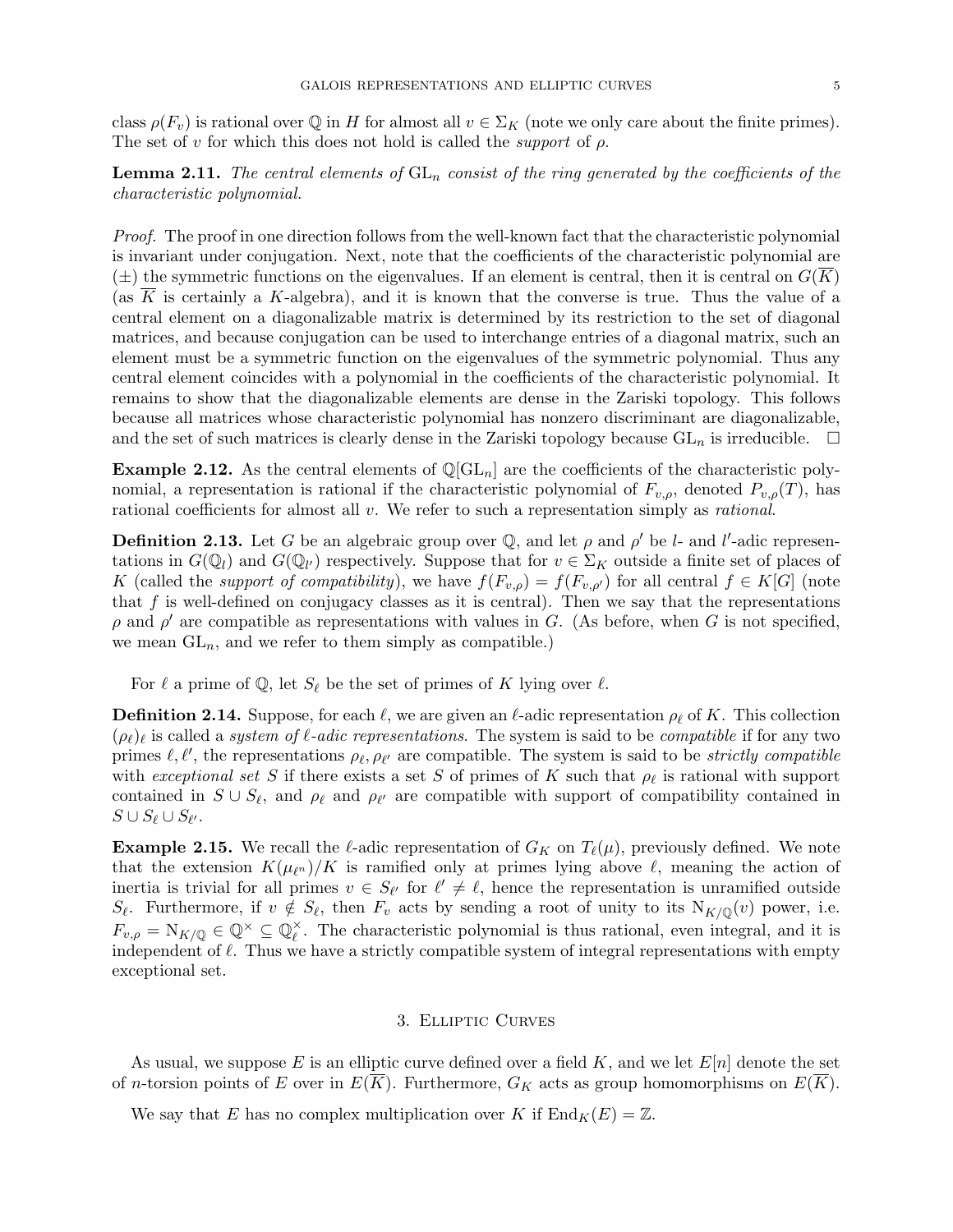3.1. Siegel's Theorem. We wish to prove Shafarevich's Theorem, which is a necessary ingredient in Serre's open image theorem. In order to prove that, we must prove Siegel's Theorem. Before that, we begin with a couple definitions and then a lemma.

**Definition 3.1.** If  $S \subseteq \overline{\Sigma_K}$  is a finite set of places containing  $\Sigma_K^{\infty}$ , then  $\mathcal{O}_{K,S}$  is the subring of elements of K that are integral outside S. The units of this ring, denoted  $\mathcal{O}_{K,S}^{\times}$ , are known as the S-units.

**Definition 3.2.** If  $v \in \Sigma_K$  lies over a prime  $\ell$  of  $\mathbb{Q}$ , we define  $n_v = e(v/\ell) f(v/\ell) = [K_v : \mathbb{Q}_\ell].$ 

**Definition 3.3.** If  $x \in K^{\times}$ , we define the *height*  $H_K(x)$  to be

$$
\prod_{v \in \overline{\Sigma_K}} \max(1, |x|_v^{n_v}).
$$

Note that for almost all  $v$ , the factor is 1, so this is well-defined.

**Remark 3.4.** If we view x as the point with homogenous coordinates  $[x, 1] \in \mathbb{P}^1(K)$ , then  $H_K$  is the standard height on the projective line.

We first prove the following lemma about  $H_K$ :

**Lemma 3.5.** For  $C > 0$ , there are finitely many  $x \in \mathcal{O}_{K,S}^{\times}$  such that  $H_K(x) \leq C$ .

*Proof.* Let  $U_{v,C}$  denote the set of  $y \in K_v^{\times}$  for which  $|y|_v \leq C$ . Then such x lie in  $\prod_{v,C} U_{v,C} \subseteq I_K$ ,  $v \in \Sigma_K$ where  $I_K$  denotes the idèles of K. But this product is compact, and we know that  $K^{\times}$  is discrete

in  $I_K$  (see, e.g. [\[Cas67\]](#page-19-2), Chapter II), so there are finitely many such x.

Before we begin, we quote a theorem from algebraic number theory that will be ingredients in our proof:

**Theorem 3.6** (Roth's Theorem). For a number field K and any  $v \in \overline{\Sigma_{\overline{K}}}, \ \alpha \in \overline{K}$ , and  $C > 0$ , there are finitely many  $x \in K$  such that

$$
|x - \alpha|_v \leq CH_K(x)^{-3}.
$$

We are now ready to prove the following lemma:

**Lemma 3.7.** If  $a, b \in K^\times$ , then the equation

 $ax + by = 1$ 

has finitely many solutions  $x, y \in \mathcal{O}_{K,S}^{\times}$ .

*Proof.* Choose  $m > 3[K : \mathbb{Q}]\#S$ . By Dirichlet's S-Unit Theorem, the group  $(\mathcal{O}_{K,S}^{\times})/(\mathcal{O}_{K,S}^{\times})^m$  is finitely-generated, so we choose a set of coset representatives  $c_1, \dots, c_r$ . Suppose the equation has infinitely many solutions in  $\mathcal{O}_{K,S}^{\times}$ . Then for some  $i, j$ , we find that  $ac_iX^m + bc_jY^m = 1$  has infinitely many solutions for  $X, Y \in \mathcal{O}_{K,S}^{\times}$ . We thus replace a by  $ac_i$  and b by  $bc_j$  and continue.

Since Y is supported on a finite set  $S$ , we have that, for some  $v$ , there are infinitely many solutions for which  $|Y|_v \geq |Y|_w$  for all  $v \neq w$ . It follows that  $|Y|_v \geq H_K(Y)^{\frac{1}{[K:\mathbb{Q}]\#\mathbb{S}}}$  for all such solutions.

For any  $t > 0$ , there are infinitely many solutions with  $|Y|_v^{[K:\mathbb{Q}]\#S} \geq H_K(Y) > t$  by the finiteness result in the previous lemma.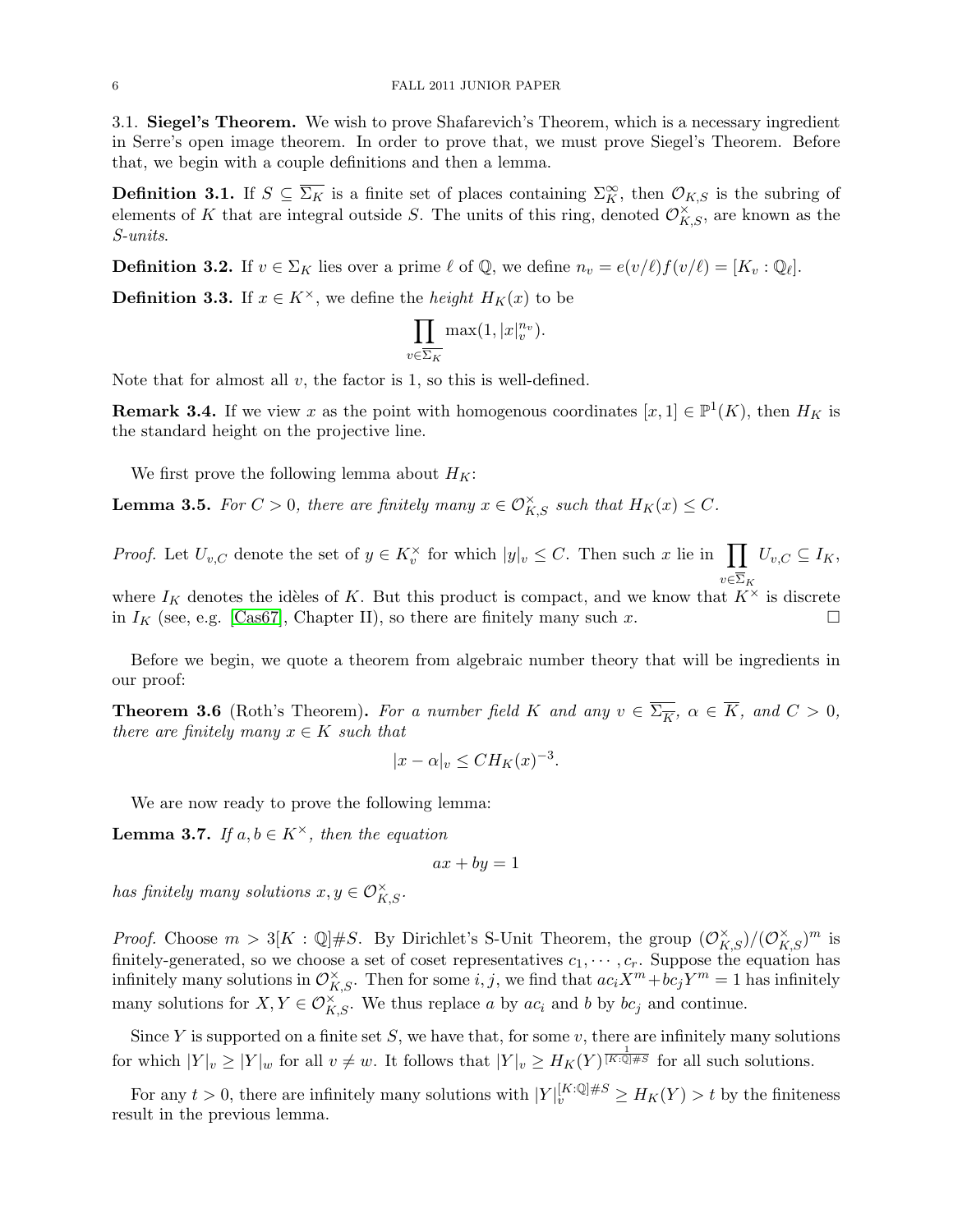Suppose we have  $g^m = -\frac{b}{\sqrt{2a}}$  $\frac{\partial}{\partial a}$ . Then we have the factorization  $\prod_{\ell \in \mathcal{L}}$  $\zeta \in \mu(m)$  $(X - \zeta gY) = \frac{1}{a}$ , which gives  $\overline{\phantom{a}}$  $\boldsymbol{X}$  $\overline{\phantom{a}}$ 1

$$
\,\,us
$$

$$
\prod_{\zeta\in\mu(m)}\left|\frac{X}{Y}-\zeta g\right|_v=\frac{1}{|aY^m|_v}.
$$

We choose  $s < |g(1-\zeta)|_v$ , we can choose t sufficiently large that  $|\frac{X}{Y}\rangle$  $\frac{d}{Y} - g|_v < s$ , for some *mth* root g, and we always pick that root for every  $(X, Y)$ . Since there are finitely many choices for g, we can assume that we have an infinite number of solutions that all have the same  $g$ . Note that, for  $\zeta \in \mu(m)$ , we have

$$
\left|\frac{X}{Y} - \zeta g\right|_v > |g(1-\zeta)|_v - s.
$$

It follows that there is a constant

$$
c = \frac{1}{|a|_v \prod_{\zeta \in \mu(m)} \min(1, |g(1-\zeta)|_v)}
$$

$$
\left| \frac{X}{\zeta - a} \right| \leq c|Y|^{-m}
$$

such that

$$
\left|\frac{X}{Y} - g\right|_v \le c|Y|_v^{-m}.
$$

We also know from

$$
\left(\frac{X}{Y}\right)^m = \frac{1}{aY^m} - g^m
$$

that for all  $w$ , we have

$$
\left|\frac{X}{Y}\right|_w^m \le \frac{1}{|a|_w} \left|\frac{1}{Y}\right|_w^m + |g|_w^m
$$

It follows that

$$
H_K\left(\frac{X}{Y}\right)^m = \prod_{w \in S} \max\left(1, \left|\frac{X}{Y}\right|_w^{m w}\right)
$$
  
\n
$$
\leq \prod_{w \in S} \max\left(1, \frac{1}{|a|_w} \left|\frac{1}{Y}\right|_w^{m} + |g|_w^m\right)^{n_w}
$$
  
\n
$$
\leq \prod_{w \in S} \max\left(1, \left|\frac{1}{Y^m}\right|_w (|a|_w + |Yg|_w^m)\right)^{n_w}
$$
  
\n
$$
\leq \prod_{w \in S} \max\left(1, \left|\frac{1}{Y^m}\right|_w (|a|_w + t|g|_w^m)\right)^{n_w}
$$
  
\n
$$
\leq d^{[K:\mathbb{Q}]} \prod_{w \in S} \max\left(1, \left|\frac{1}{Y^m}\right|_w\right)^{n_w}
$$
  
\n
$$
\leq d^{[K:\mathbb{Q}]} H_K(Y)^m,
$$

where  $d = \max_{w \in S}((|a|_w + t|g|_w^m), 1).$ 

It follows that

$$
\left|\frac{X}{Y} - g\right|_v \le c|Y|_v^{-m} \le cH_K(Y)^{-\frac{m}{[K:\mathbb{Q}]\#S}} \le \frac{c}{d}H_K\left(\frac{X}{Y}\right)^{-\frac{m}{[K:\mathbb{Q}]\#S}}.
$$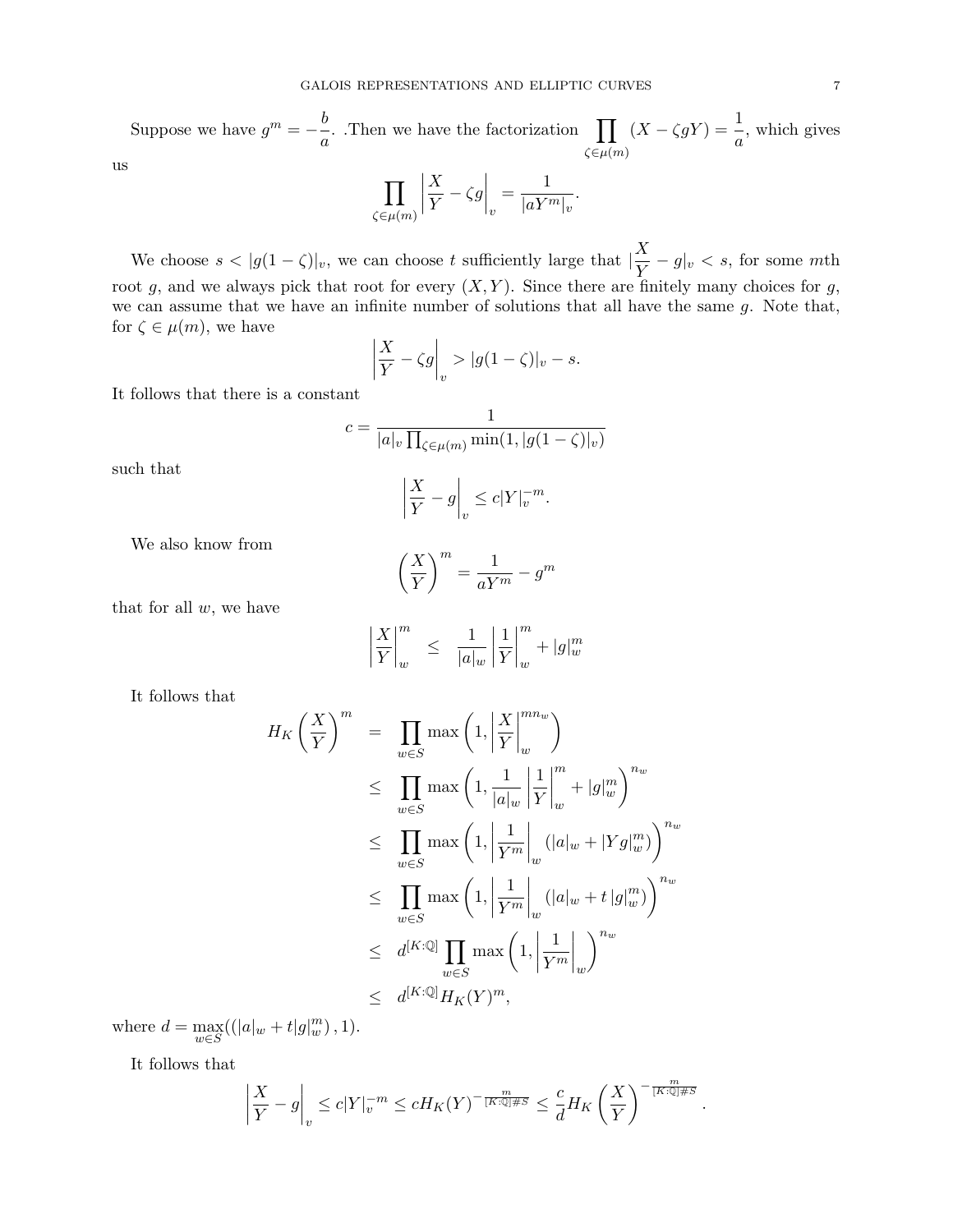By Roth's Theorem, there are only finitely many such  $\frac{X}{Y}$  as  $m > 3[K:\mathbb{Q}]\#S$ . But for each  $\frac{X}{Y}$ , the equation  $aX^m + bY^m = 1$  gives only finitely many possible  $(X, Y)$ . This contradiction proves the lemma.  $\square$ 

Now we can prove Siegel's Theorem:

**Theorem 3.8** (Siegel's Theorem). Suppose  $f(x) \in K[x]$  has degree  $d \geq 3$ . Then  $y^2 = f(x)$  has  $\emph{finitely many solutions} \ x,y \in \mathcal{O}_{K,S}^{\times}.$ 

*Proof.* We enlarge K so that  $f(x)$  splits in K as  $y^2 = f(x) = \alpha(x - a_1) \cdots (x - a_d)$ . We enlarge S so that  $\alpha \in \mathcal{O}_{K,S}^{\times}$ ,  $a_i - a_j \in \mathcal{O}_{K,S}^{\times}$  for  $i \neq j$ , and  $\mathcal{O}_{K,S}$  is a principal ideal domain (PID). To do the latter, choose a collection  $T$  of finite primes that generate the ideal class group, and choose a uniformizer for each prime in  $T$ . Then, include all elements of the support of all of these uniformizers in  $S$ , and we are done.

If  $\mathfrak{p} \notin S$ , then  $\mathfrak{p}$  divides at most one of  $x - a_i$ , hence it divides  $x - a_i$  with even order. As  $\mathcal{O}_{K,S}$  is a PID, we can write  $x - a_i = \beta_i z_i^2$  with  $\beta_i \in \mathcal{O}_{K,S}^{\times}$ . Now let L be obtained by adjoining the square root of every element of  $\mathcal{O}_{K,S}^{\times}$  (we know that  $L/K$  is finite by Dirichlet's S-Unit Theorem). Let T be the set of primes of L lying above S. Then let  $\beta_i = b_i^2$ , and we have  $z_i \in \mathcal{O}_{L,T}$  and  $a_i, b_i \in \mathcal{O}_{L,T}^{\times}$ .

Now suppose there are infinitely many solutions. For each  $x$ , there are at most two  $y$ , so there are infinitely many possible x. As  $x = a_1 + (b_1 z_1)^2$ , there are infinitely many possible values of

$$
x = \frac{1}{4} \left( b_1 z_1 - b_3 z_3 + \frac{a_3 - a_1}{b_1 z_1 - b_3 z_3} \right),
$$

hence infinitely many possible values of

$$
\frac{a_2 - a_1}{(b_1z_1 - b_3z_3)^2} = \left(\frac{b_1z_1 + b_2z_2}{b_1z_1 - b_3z_3}\right)\left(\frac{b_1z_1 - b_2z_2}{b_1z_1 - b_3z_3}\right).
$$

However,  $b_i, z_i \in \mathcal{O}_{L,T}$ , and  $a_i - a_j = (b_i z_i - b_j z_j)(b_i z_i + b_j z_j) \in \mathcal{O}_{L,T}^{\times}$ , so  $b_i z_i \pm b_j z_j \in \mathcal{O}_{L,T}^{\times}$ . By the Lemma, there are finitely many solutions to  $w \pm z = 1$  for  $w, z \in \mathcal{O}_{L,T}^{\times}$ , but we have

$$
\frac{b_1z_1 \pm b_2z_2}{b_1z_1 - b_3z_3} \mp \frac{b_2z_2 \pm b_3z_3}{b_1z_1 - b_3z_3} = 1
$$

Thus there are finitely many possible possibly values of  $\frac{b_1z_1 \pm b_2z_2}{b_1}$  $\frac{b_1z_1 \pm b_2z_2}{b_1z_1 - b_3z_3}$ , hence of their product, contradicting our assumption. This concludes the proof of the theorem.  $\Box$ 

# 3.2. Shafarevich's Theorem. We can now prove the following theorem:

**Theorem 3.9** (Shafarevich's Theorem). Let E be an elliptic curve over K and S a finite set of places. The set of isomorphism classes of elliptic curves over K with bad reduction contained in S is finite.

Note that this gives us the following important corollary to be used in the proof of the open image theorem:

**Corollary 3.10.** If E is an elliptic curve over K, then there are finitely many isomorphism classes of elliptic curves over  $K$  isogenous to  $K$ .

*Proof.* This follows as any two isogenous curves have the same places of good reduction.  $\square$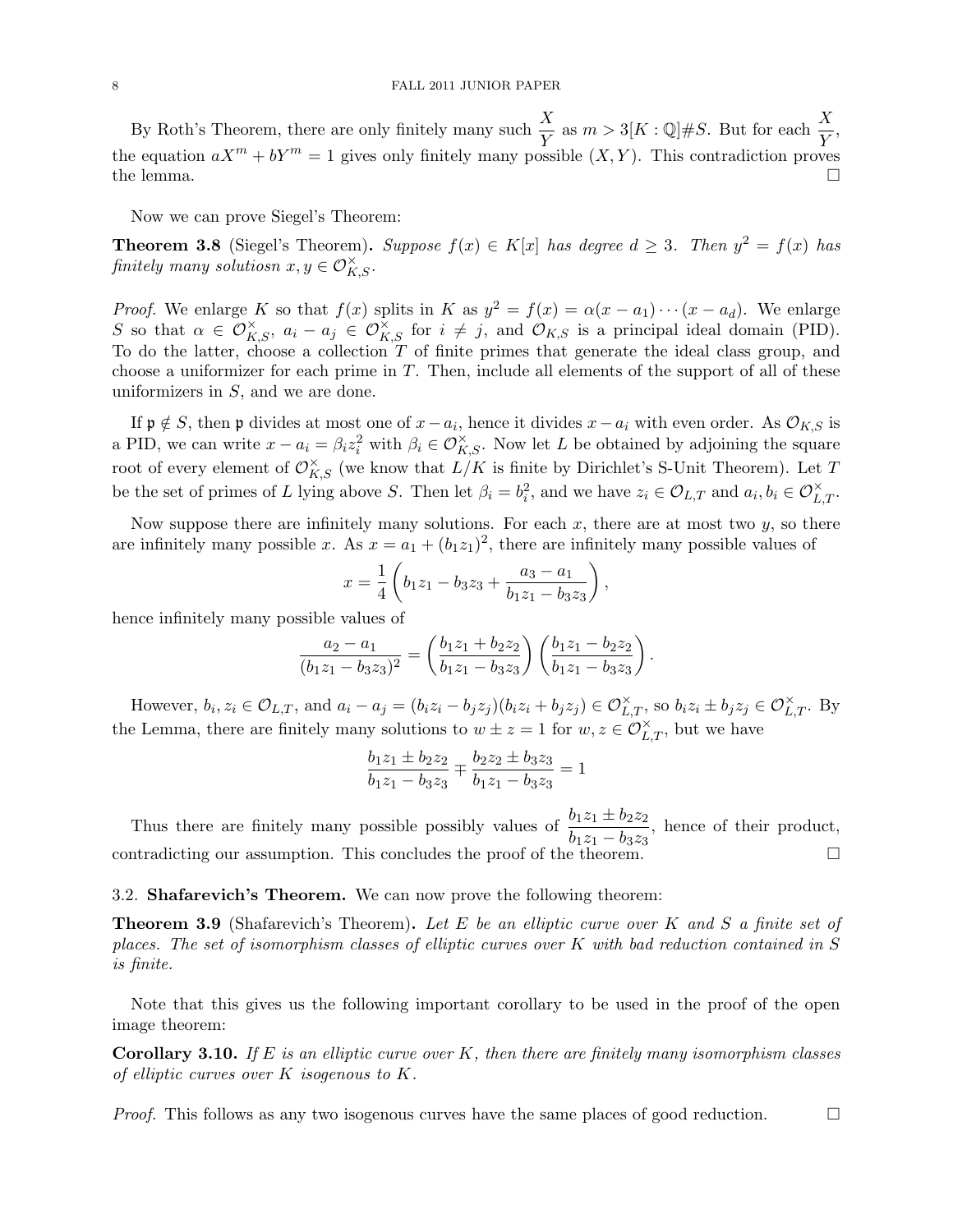We now prove Shafarevich's Theorem:

Proof. First, enlarge S so that it contains all places lying above 2 and 3, and, as in the proof of Siegel's Theorem, so that  $\mathcal{O}_{K,S}$  is a PID. If E has bad reduction contained in S, suppose v is a place outside S. Then because  $E$  has good reduction, it has a Weierstrass equation of the form

$$
y^2 = 4x^3 - g_{2,v}x - g_{3,v},
$$

where  $g_{2,v}, g_{3,v} \in \mathcal{O}_{K,v}$  and discriminant  $g_{2,v}^3 - 27g_{3,v}^2 \in \mathcal{O}_{K,v}^{\times}$ . Choose a Weierstrass equation  $y^2 = 4x^3 - g'_2x - g'_3$  for E. Then we know that, for each  $v \notin S$ , there is  $u_v \in K^\times$  such that  $g_{i,v} = u_v^{2i} g'_i$ . Now choose  $u \in K^\times$  such that  $v(u) = v(u_v)$  for all  $v \notin S$ . Then if we let  $g_i = u^{2i} g'_i$ , we have  $g_i \in \mathcal{O}_{K,S}$  and discriminant in  $\mathcal{O}_{K,S}^{\times}$ .

Next, note that by Dirichlet's S-Unit Theorem, the group  $(\mathcal{O}_{K,S}^{\times})/(\mathcal{O}_{K,S}^{\times})^{12}$  is finite. If  $X \subseteq \mathcal{O}_{K,S}^{\times}$ <br>is a set of coset representatives, then every elliptic curve has a Weierstrass equation as above discriminant in X. But for a given discriminant D, the equation  $g_3^2 = \frac{g_2^3 - D}{27}$  $\frac{27}{27}$  has finitely many solutions with  $g_2, g_3 \in \mathcal{O}_{K,S}$ , so there are finitely many such elliptic curves possible, and we are done.

# 3.3. Tate Modules.

**Definition 3.11.** If E is an elliptic curve defined over a field K, the  $\ell$ -adic Tate module is the inverse limit  $T_{\ell}(E) = \varprojlim_{n} E[\ell^{n}].$ 

It is automatically a  $\mathbb{Z}_{\ell}$ -module, isomorphic to  $\mathbb{Z}_{\ell}^2$  if K has characteristic 0. Furthermore, since  $G_K$  acts continuously on each of the  $E[\ell^n]$ , we get a continuous action of  $G_K$  on  $T_\ell$ , or a continuous homomorphism  $G_K \to GL_2(\mathbb{Z}_\ell)$ , which is an  $\ell$ -adic representation. We can take the tensor product with  $\mathbb{Q}_\ell$ , so that  $T_\ell \otimes_{\mathbb{Z}_\ell} \mathbb{Q}_\ell$  becomes a linear representation of  $G_K$ . We denote this by  $V_\ell$ . We denote the image of  $G_K$  in  $GL(V_\ell)$  by  $G_\ell$ , and its Lie algebra by  $\mathfrak{g}_\ell$ .

**Remark 3.12.** Note that  $H^1_{\acute{e}t}(E,\mathbb{Z}/\ell^n)$  corresponds to homomorphisms from the pro- $\ell$  part of  $\pi_1^{\text{\'et}}(E)$  to  $\mathbb{Z}/\ell^n$ , or equivalently separable isogenies from a curve onto E with kernel cyclic of degree dividing  $\ell^n$  along with a chosen element of the kernel, up to isomorphism. By the existence of the dual isogeny and the corresponding Weil pairing (c.f. [\[Sil09\]](#page-19-3), Exercise 3.15), these correspond dually to  $\ell^n$  torsion points of E. Thus the Tate module  $T_{\ell}(E)$  comes from the dual of the representation of  $G_K$  on the étale cohomology  $H^1(E, \mathbb{Z}_\ell)$ .

We now come to the main topic of this paper, Serre's open image theorem:

**Theorem 3.13** (Serre's open image theorem). If E is an elliptic curve with no complex multiplication defined over a number field K, and  $\rho: G_K \to GL(V_{\ell})$  is the associated  $\ell$ -adic representation on the Tate module, then the Lie algebra of  $\rho(G_K)$  is  $\mathfrak{gl}(V_{\ell}).$ 

**Corollary 3.14.** By Fact [1.10,](#page-1-1)  $\rho(G_K)$  contains an open neighborhood of the identity, hence is open.

The proof will occupy the rest of this paper.

3.4. Irreducibility of the Tate Module. First, we show that this representation is irreducible. We begin with a lemma.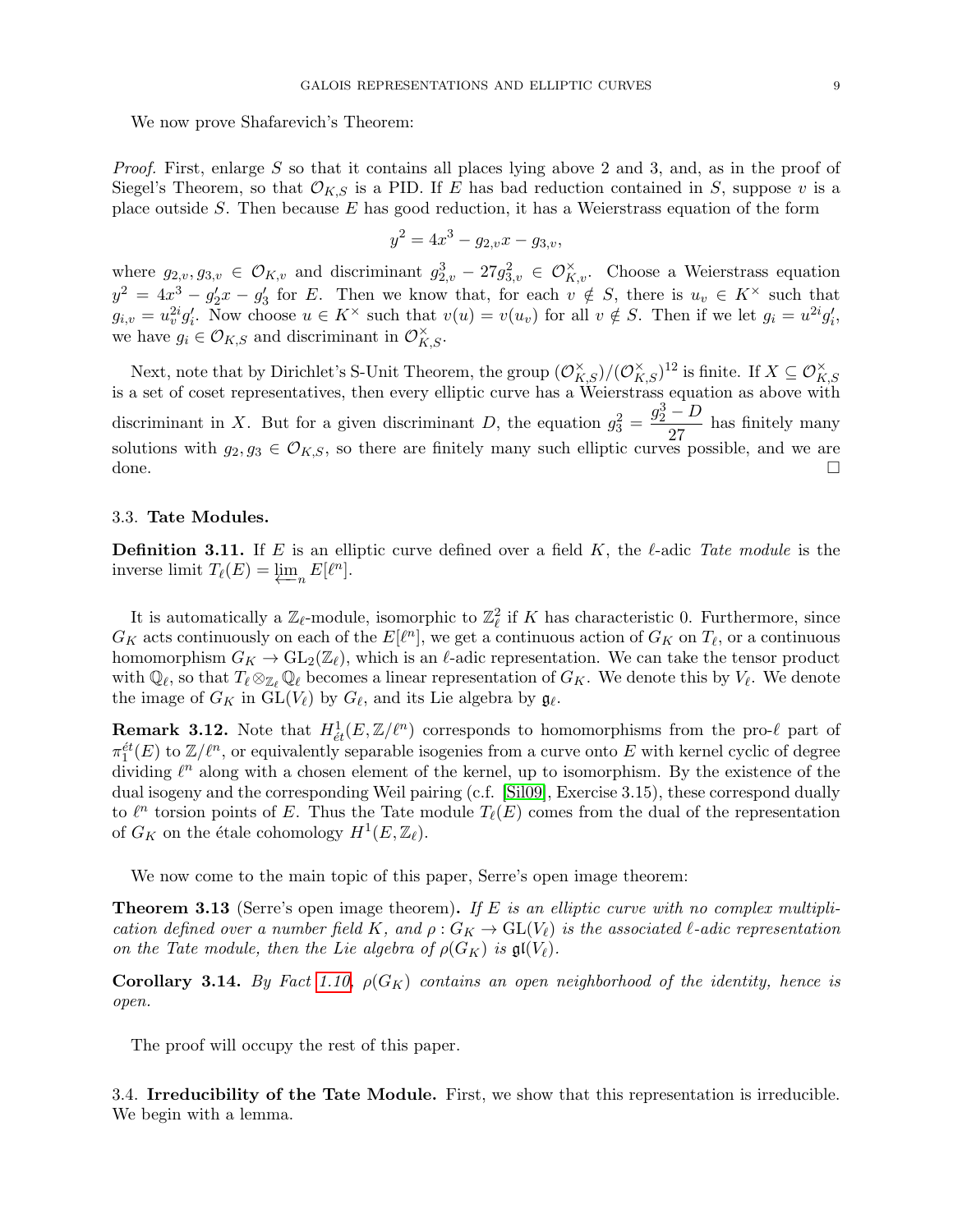**Lemma 3.15.** If E is an elliptic curve with no complex multiplication over K, and  $E' \rightarrow E$ and  $E'' \rightarrow E$  are isogenies over K with non-isomorphic cyclic kernels, then E' and E'' are not isomorphic over K.

*Proof.* Suppose the kernels have orders n' and n''. Suppose  $E' \to E''$  is an isomorphism. We take the dual isogeny of  $E' \to E$  and compose  $E \to E' \to E'' \to E$  to get an isogeny  $E \to E$ . By the multiplicativity of degree, this isogeny has degree  $n'n''$ , and it is the preimage in E of a cyclic subgroup of  $E'$  of order  $n''$ . Because E has no complex multiplication, this isogeny is multiplication by an integer a. It follows that  $a^2 = n'n''$ , and  $n' | a$ , since the kernel contains a cyclic subgroup of order n'. But the kernel has a quotient isomorphic to  $\mathbb{Z}/n''$ , so  $n'' \mid a$ , implying that  $a = n' = n''$ . But we assumed that  $n' \neq n''$ , so we have a contradiction.

Next, assume that  $E$  has no complex multiplication over  $K$ . We prove the following:

**Theorem 3.16.** As  $G_K$ -representations  $V_\ell$  is irreducible for all  $\ell$ , and  $E[\ell]$  is irreducible for almost all  $\ell$ .

*Proof.* Suppose  $V_{\ell}$  is not irreducible, meaning there is a one-dimensional  $\mathbb{Q}_{\ell}$ -subspace Y stable under  $G_K$ . Since  $T_\ell \subseteq V_\ell$  is stable under  $G_K$ , meaning  $X = Y \cap T_\ell$  is a free  $\mathbb{Z}_\ell$ -module of rank 1. Then  $X/\ell^n X$  is isomorphic to a subgroup  $X_n$  of  $E[\ell^n]$  for each n, and because of  $G_K$ -invariance, this subgroup is defined over K, hence so is the quotient  $E/X_n$ . The isogeny  $E/X_n \to E$  dual to the quotient map also has kernel cyclic of order  $\ell^n$ , hence all the curves  $E/X_n$  are non-isomorphic by the lemma. But Shafarevich's Theorem implies that there are finitely many (isomorphism classes of) elliptic curves isogenous to a given curve, so we are done.

If  $E[\ell]$  is reducible, we have a cyclic subgroup  $X_{\ell}$  of order  $\ell$  stable under  $G_K$ . If this is true for infinitely-many  $\ell$ , the curves  $E/X_{\ell}$  contradict Shafarevich's Theorem, so we are done.

3.5. Reduction to the Abelian Case. Let  $F \subseteq \text{End}(V_\ell)$  be the set of endomorphisms contained in  $\mathfrak{g}_\ell$  that commute with the action of  $\mathfrak{g}_\ell$ . By Schur's lemma, this is a division ring, and because it commutes with  $g_\ell$ , hence itself, it is a field. As  $V_\ell$  has dimension 2, it is either  $\widetilde{\mathbb{Q}_\ell}$ , or a quadratic extension of  $\mathbb{Q}_\ell$ . By basic Lie theory,  $\mathfrak{g}_\ell$  must be either  $\mathfrak{gl}(V_\ell)$  or  $\mathfrak{sl}(V_\ell)$ . The second case cannot happen for then  $\wedge^2(V_\ell)$  would be a trivial representation, but this is not the case by the nondegeneracy and Galois invariance of the Weil pairing mapping  $\wedge^2(V_\ell)$  to  $T_\ell(\mu)$ .

If F is quadratic over  $\mathbb{Q}_\ell$ , then  $V_\ell$  is a one-dimensional vector space over F, and since  $\mathfrak{g}_\ell$  commutes with F, it is abelian. Thus, upon moving to a finite open subgroup of  $G_K$  (equivalently, a finite extension of  $K$ ), we have an abelian representation by Corollary [1.13.](#page-2-0)

3.6. Reduction to the Existence of a Certain Compatible Representation. We now note the following about the Tate module:

**Theorem 3.17** (Criterion of Néron-Ogg-Shafarevich). The Tate module  $T_{\ell}(E)$  is unramified at v iff  $v \nmid \ell$  and E has good reduction at v.

*Proof.* See Chapter VII of [\[Sil09\]](#page-19-3). □

Furthermore, it is also proven that the  $T_{\ell}$  form a system of strictly compatible representations of  $G_K$  with exceptional set equal to the set of primes at which  $E$  has bad reduction.

<span id="page-9-0"></span>**Proposition 3.18.** Suppose that for a rational prime  $\ell'$ , there exists an  $\ell'$ -adic representation  $W_{\ell'}$ compatible with  $T_{\ell}(E)$ . Then this representation is irreducible.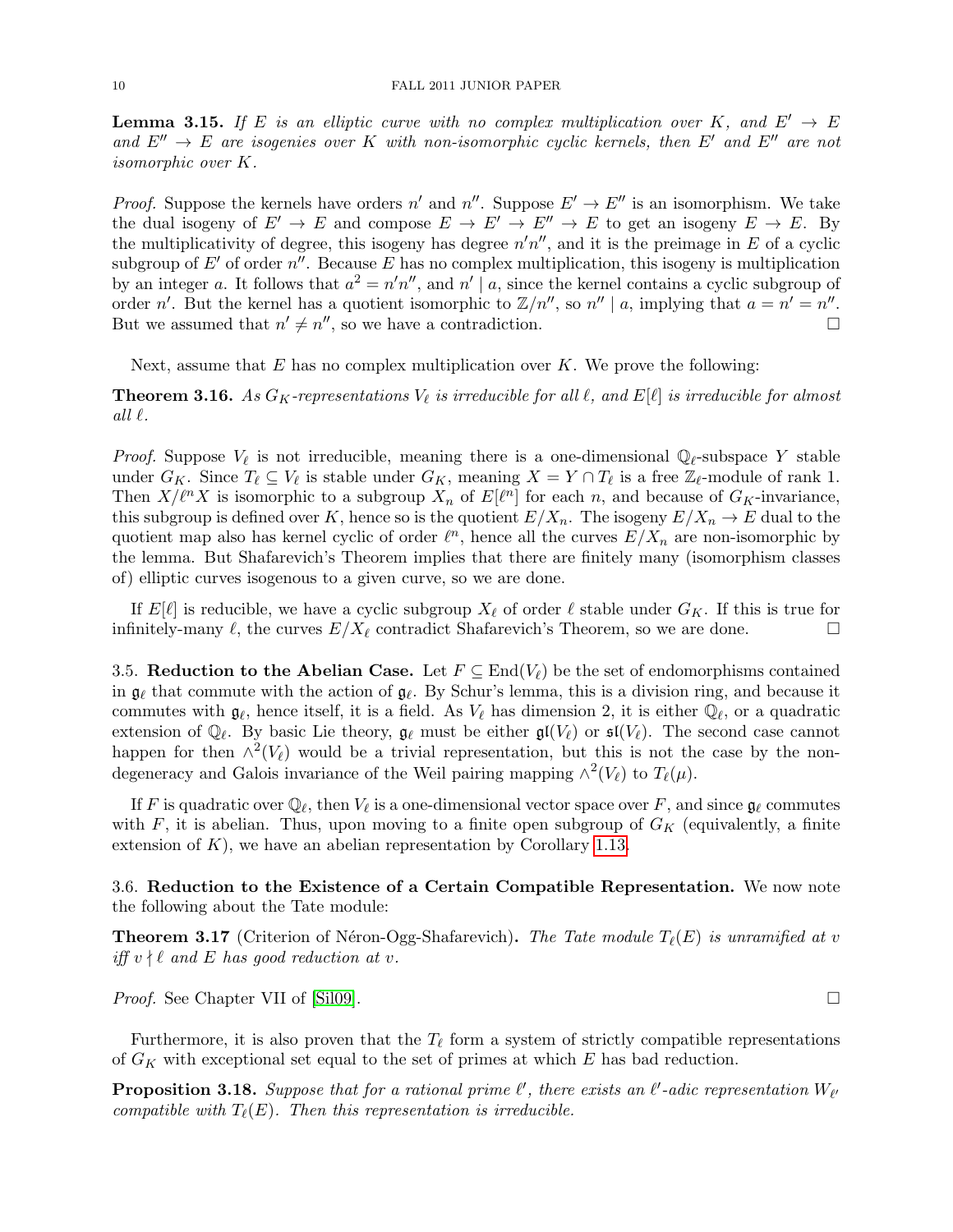*Proof.* This representation is compatible with  $T_{\ell'}(E)$ . Thus the two representations are unramified at almost all primes, hence at almost all primes, the Frobenius elements are defined in  $G/N$ , where N is the intersection of the kernels of  $W_{\ell'}$  and  $T_{\ell'}(E)$ . But the Frobenius elements are dense in  $G/N$  by the Chebotarev Density Theorem, and because the traces of the Frobenius elements are the same, the traces of the two representations  $W_{\ell'}$  and  $T_{\ell'}(E)$  are the same. By the following result, the two representations are isomorphic, and  $W_{\ell'}$  is irreducible:

<span id="page-10-0"></span>**Lemma 3.19.** If M and N are two semi-simple modules over a K-algebra A that are finitedimensional over K, and every element of A has the same trace when considered as a K-linear endomorphism of  $M$  and  $N$ , respectively, then  $M$  and  $N$  are isomorphic.

*Proof.* See [\[Lan71\]](#page-19-4), Chapter XVII, Corollary 3.8. □

We would now like to analyze the representation  $T_{\ell}(E)$  more closely, under the assumption that it is abelian.

### 4. Hodge-Tate Decompositions

Suppose K is an algebraic extension of  $\mathbb{Q}_\ell$  with discrete valuation, i.e. a finite extension of an unramified extension of  $\mathbb{Q}_\ell$ . Let  $\mathbb{C}_\ell$  denote the completion of the algebraic closure of K (which is also the same of  $\mathbb{Q}_\ell$ . Note that because  $G_K$  acts continuously on K, its action extends continuously and uniquely to  $\mathbb{C}_{\ell}$ . Suppose  $G_K$  acts  $G_K$ -linearly on a finite dimensional  $\mathbb{C}_{\ell}$ -vector space, i.e.  $\sigma(cw) = \sigma(c)\sigma(w)$  for all  $\sigma \in G_K, c \in \mathbb{C}_{\ell}, w \in W$ .

Let  $\chi: G_K \to U_\ell$  be the cyclotomic character. For  $i \in \mathbb{Z}$ , we define

$$
W^{i} = \{ w \in W \mid \sigma(w) = \chi(\sigma)^{i} w \forall \sigma \in G_{K} \}.
$$

It is clear that this is a K-subspace of W, hence we have a natural  $\mathbb{C}_{\ell}$ -linear inclusion of  $W(i)$  =  $\mathbb{C}_{\ell} \otimes_K W^i$  into W, which commutes with the action of  $G_K$ .

**Proposition 4.1.** The natural map  $\bigoplus_i W(i) \to W$  is injective.

*Proof.* See [\[Tat67\]](#page-19-5).

**Definition 4.2.** If the map in the preceeding proposition is surjective, we say that  $W$  with its  $G_K$ -action is of Hodge-Tate type, or that it possesses a Hodge-Tate decomposition.

If V is a vector space over  $\mathbb{Q}_{\ell}$ , and  $\rho : G_K \to GL(V)$  is an  $\ell$ -adic Galois representation, we say that it is of Hodge-Tate type if  $\mathbb{C}_{\ell} \otimes_{\mathbb{Q}_{\ell}} V$  is of Hodge-Tate type under its action of  $G_K$ .

4.1. Tate Modules Have a Hodge-Tate Decomposition. It can be shown, such as in [\[Ser66\]](#page-19-6), that such representations possess a Hodge-Tate decomposition. The proof uses Tate's theory of  $p$ -divisible groups, which are certain inverse systems of finite flat group schemes (the Tate module of an abelian variety being an example, in particular, even in characteristic  $p = \ell$ ). As we shall see, for the proof of the open image theorem, this is only necessary when  $E$  has integral j-invariant.

Remark 4.3. This is the beginning of a much more general theory known as p-adic Hodge theory, which finds such decompositions for representations coming from  $\acute{e}$ tale cohomology.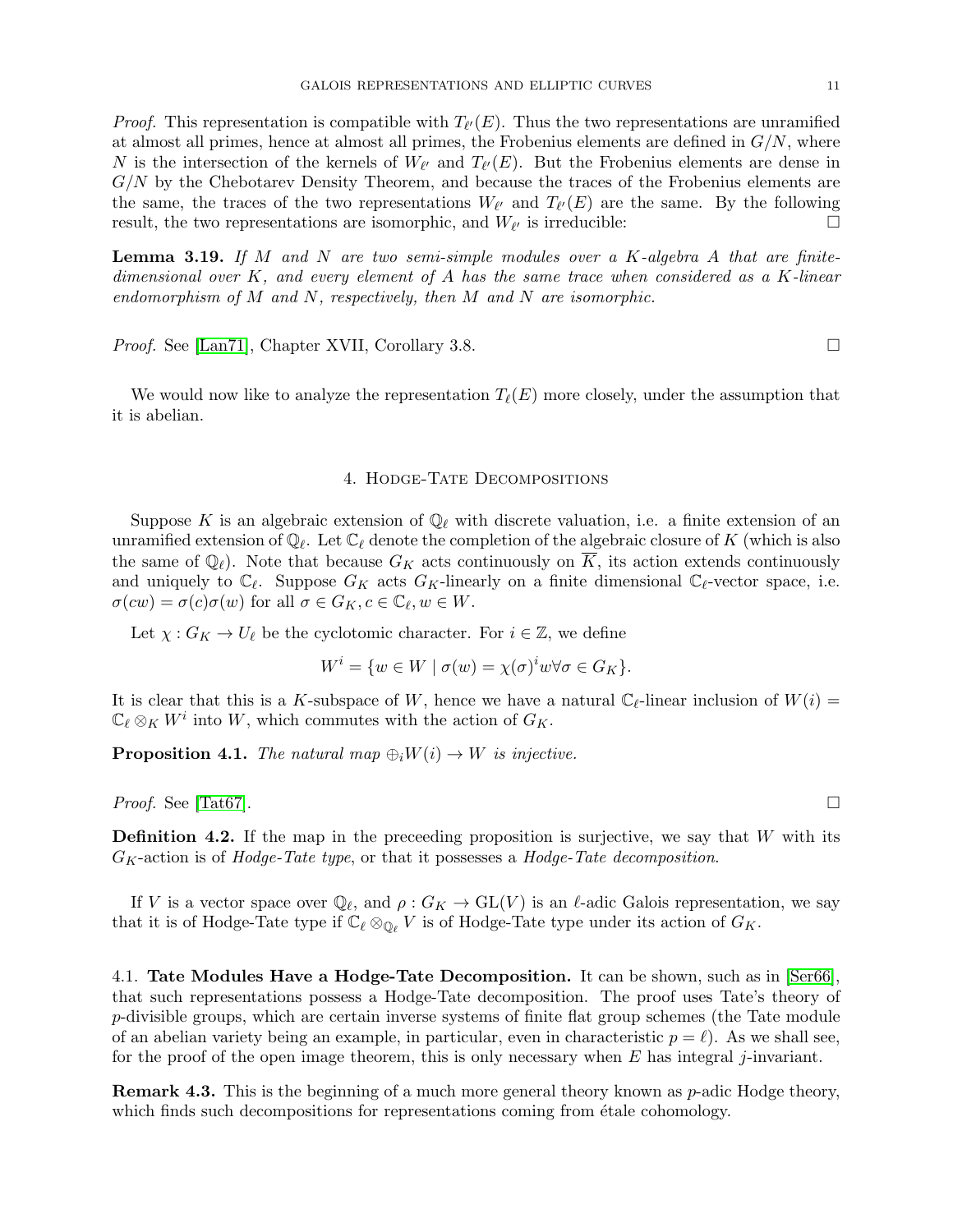#### <span id="page-11-1"></span>12 FALL 2011 JUNIOR PAPER

#### 5. Locally Algebraic Representations

Suppose  $\ell$  is a prime number and K a finite extension of  $\mathbb{Q}_{\ell}$ . Let T be the torus obtained by Weil restriction of  $G_m$  from K to  $\mathbb{Q}_{\ell}$ . Then  $T(\mathbb{Q}_{\ell}) = K^{\times}$ , and from the local Artin map  $K^{\times} \to G_K^{ab}$ , we get a continuous map  $T(\mathbb{Q}_\ell) \to G_K^{ab}$ , which we denote by i. If we have a  $\ell$ -adic representation  $\rho: G_K^{ab} \to GL(V)$  where V is a  $\mathbb{Q}_\ell$ -vector space, we can compose with i to get a continuous map  $T(\mathbb{Q}_{\ell}) \to \mathrm{GL}(V).$ 

**Definition 5.1.** If  $\rho$  :  $G_K^{ab} \to GL(V)$  is such a representation, then we say  $\rho$  is locally algebraic if there is an algebraic homomorphism  $r : T(\mathbb{Q}_{\ell}) \to GL(V)$  such that  $\rho \circ i(x) = r(x^{-1})$  for all x sufficiently close to 1 in the  $\ell$ -adic topology.

Note that the r above is unique because an open subset of  $K^{\times}$  is dense in the Zariski topology. We refer to r as the algebraic morphism associated with  $\rho$ .

## 5.1. Hodge-Tate Implies Locally Algebraic. We merely sketch the proof.

# 5.1.1. Invariance Under Change of K.

<span id="page-11-0"></span>**Lemma 5.2.** An  $\ell$ -adic Galois representation is of Hodge-Tate type over a field K with discrete valuation iff it holds over a finite extension of an unramified extension of that field.

The proof involves an application of Hilbert's Theorem 90 for  $GL_n$ , and is similar to that of Galois descent for vector spaces (thought slightly more complicated).

5.1.2. Some Cohomological Results. We endow  $K^{\times}$  with the trivial  $G_K$ -action. A continuous character  $G_K \to K^\times$  is the same as an element of  $H^1(G_K, K^\times)$ . We say for two characters  $\phi, \phi'$  that  $\phi \sim \phi'$  if they map to the same element of  $H^1(G_K, \mathbb{C}_{\ell}^{\times})$  $_{\ell}^{\times}$ ) under the map induced by the inclusion  $K^\times \to \mathbb{C}_\ell^\times$  $\chi^{\times}$ . We refer to  $\phi$  as admissible if  $\phi \sim 1$ .

If  $\phi$  is a character, we can define a new action of  $G_K$  on  $\mathbb{C}_\ell$  by  $(\sigma, c) \mapsto \phi(\sigma)\sigma(c)$ , and we denote this  $G_K$ -module by  $\mathbb{C}_{\ell}(\phi)$ . We have:

**Proposition 5.3.**  $\mathbb{C}_{\ell}(\phi)$  and  $\mathbb{C}_{\ell}(\phi')$  are isomorphic as  $\mathbb{C}_{\ell}[G_K]$ -modules iff  $\phi \sim \phi'$ .

*Proof.* An isomorphism between the modules is the same as an element  $c_0$  of  $\mathbb{C}_\ell$  such that  $c_0\phi(\sigma)\sigma(c)$  =  $\phi'(\sigma)\sigma(c_0)\sigma(c)$  for all  $\sigma \in G_K$ ,  $c \in \mathbb{C}_{\ell}$ . But this is equivalent to saying that  $\phi'\phi^{-1}$  is a coboundary in  $H^1(G_K,{\mathbb C}^\times_\ell)$  $\chi^{\times}$ ), so we are done.

Now, suppose that E is of finite degree over  $\mathbb{Q}_\ell$  with Galois closure contained in K. Let  $\Gamma_E$ denote the set of embeddings  $E \hookrightarrow \overline{\mathbb{Q}_\ell}$ .

By local class field theory, we have an exact sequence

$$
1 \to U_E \to G^{ab}_E \to \hat{\mathbb{Z}} \to 1
$$

Note that a uniformizer  $\pi$  gives splitting of the exact sequence, by local class field theory. Let  $pr_{\pi}: G_E^{ab} \to U_E$  be the projection associated with this splitting. We then compose  $G_K^{ab} \to G_E^{ab} \to$  $U_E$ . We get a continuous character known as  $\chi_E$ .

Now, let V be one-dimensional over E, and suppose  $G_K$  acts on V via a continuous homomorphism  $\rho: G_K \to U_E$ . Then  $W = \mathbb{C}_{\ell} \otimes_{\mathbb{Q}_{\ell}} V$  is of dimension  $d = [E : \mathbb{Q}_{\ell}]$  over  $\mathbb{C}_{\ell}$ . We get a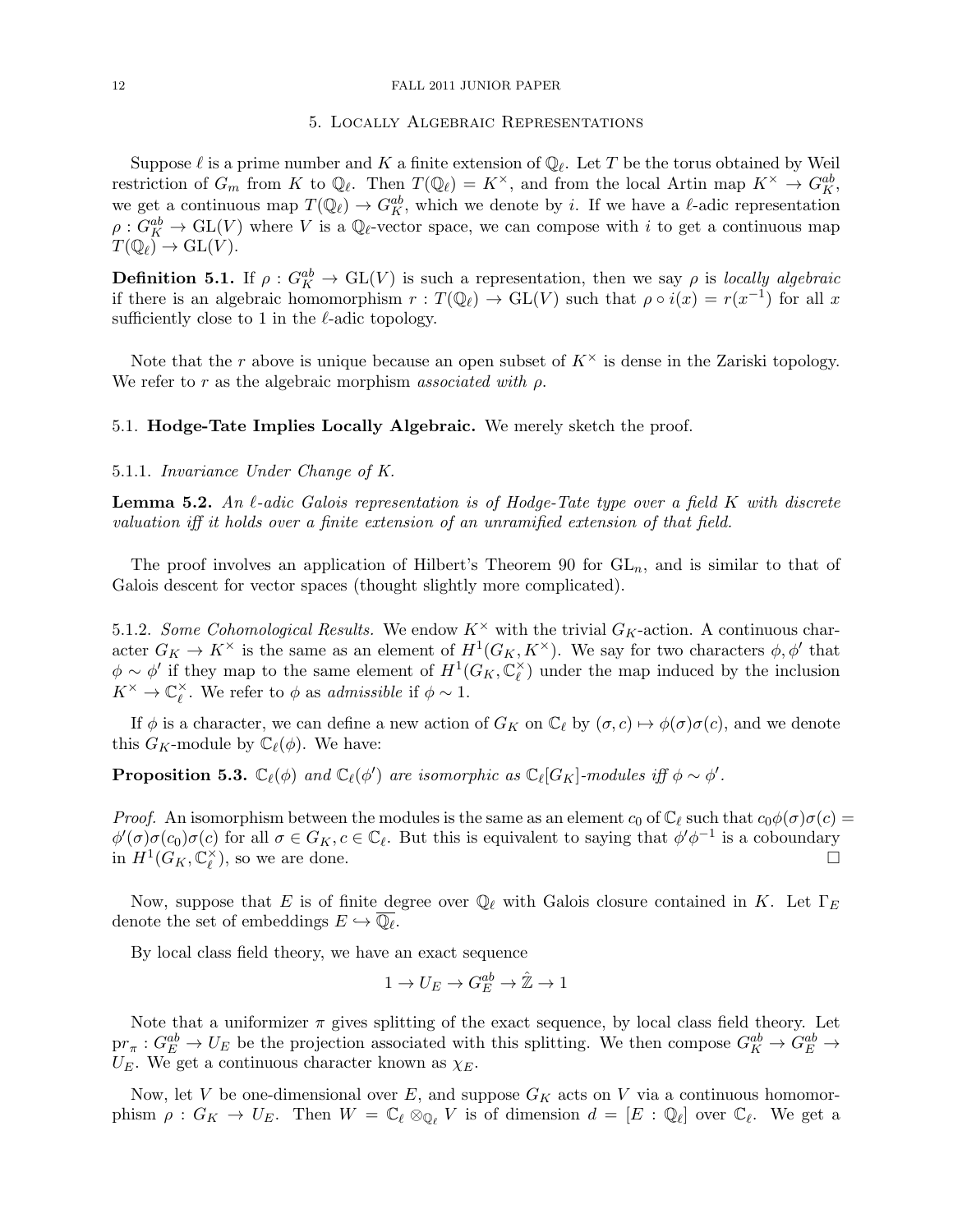$\mathbb{C}_{\ell}$ -linear action of E on W that commutes with the action of  $G_K$ , and we denote this action by  $(w, x) \mapsto a_x(w).$ 

We set

$$
W_{\sigma} = \{ w \in W \mid a_x(w) = \sigma(x)w \,\forall x \in E \}
$$

where  $\sigma \in \Gamma_E$ .

Then we note the following lemma, which one can prove by an easy calculation:

**Lemma 5.4.** Each  $W_{\sigma}$  is a one-dimensional  $\mathbb{C}_{\ell}$ -vector space, stable under  $G_K$ , W is the direct sum of them, and the Galois module  $W_{\sigma}$  is isomorphic to  $\mathbb{C}_{\ell}(\sigma \circ \rho)$ .

Next, we note that, in the case of  $\mathbb{Q}_{\ell}$ , the restriction of the cyclotomic character to the inertia group is simply the inverse of the local Artin map. We expand on this idea, and show that for a field E, we actually have  $\chi_E \sim \chi$ , where  $\chi$  denotes the cyclotomic character. This part is the crux of the argument, for it allows us to relate  $\chi$ , a key part of the definition of Hodge-Tate modules, to local algebraicity, which is a condition relating to the local Artin map of local class field theory.

**Theorem 5.5** (Tate). Let  $\rho: G_K \to GL(V)$  be an abelian representation on a vector space  $V_\ell$  over  $\mathbb{Q}_\ell$ . Suppose the representation is irreducible and of Hodge-Tate type. Then  $\rho$  is locally algebraic.

Sketch. By Schur's lemma, the set of endomorphisms of the representation is a finite field extension of  $\mathbb{Q}_\ell$ , call it E. Then the representation is given by a continuous character  $\rho: G_K \to E$ . Let  $L/K$ contain the Galois conjugates of  $E$ . Then the representation over  $L$  is also of Hodge-Tate type by Lemma [5.2,](#page-11-0) and for local algebraicity, it suffices to prove the result for  $G_L$ . We then use the results above to show that this implies the extension is locally algebraic.  $\Box$ 

The key corollary of this is the following:

**Corollary 5.6.** The  $\ell$ -adic representation on the Tate module is locally algebraic.

*Proof.* Apply the previous theorem to the fact that the Tate module is of Hodge-Tate type.  $\square$ 

We will now analyze locally algebraic representations more closely and then apply those results to the Tate module.

6. THE GROUP  $S_m$  and its  $\ell$ -adic Representations

We will now develop the theory of the group algebraic group  $S_m$  and its associated  $\ell$ -adic representation, which will be a central ingredient in the proof of the open image theorem. Before we begin, we need to discuss the characters and representations of algebraic tori and the idèlic version of class field theory.

6.1. **Algebraic Tori.** We first recall that an algebraic variety can be defined over a field  $K$ , which gives a notion of A-rational points for any algebra A over  $K$  (in particular, for A an algebraic extension field of K). The Galois group  $G_K$  acts on the  $\overline{K}$ -rational points, and a point is Krational iff it's fixed under the Galois group (similarly for any intermediate field). Furthermore,  $G_K$  acts on rational maps between two varieties defined over K, and a map is defined over K iff it's invariant under  $G_K$  (equivalently, if it can be defined by equations with coefficients in  $K$ ). Applied to maps from a variety to  $\mathbb{A}^1$ , this corresponds to the fact that  $G_K$  acts on the affine coordinate ring of a variety V, and  $K[V]$  is the set of fixed points of that action (by Galois descent, it follows that  $\overline{K}[V] = \overline{K} \otimes_K K[V]$ , and the  $G_K$ -action is given by acting on the first component). This is all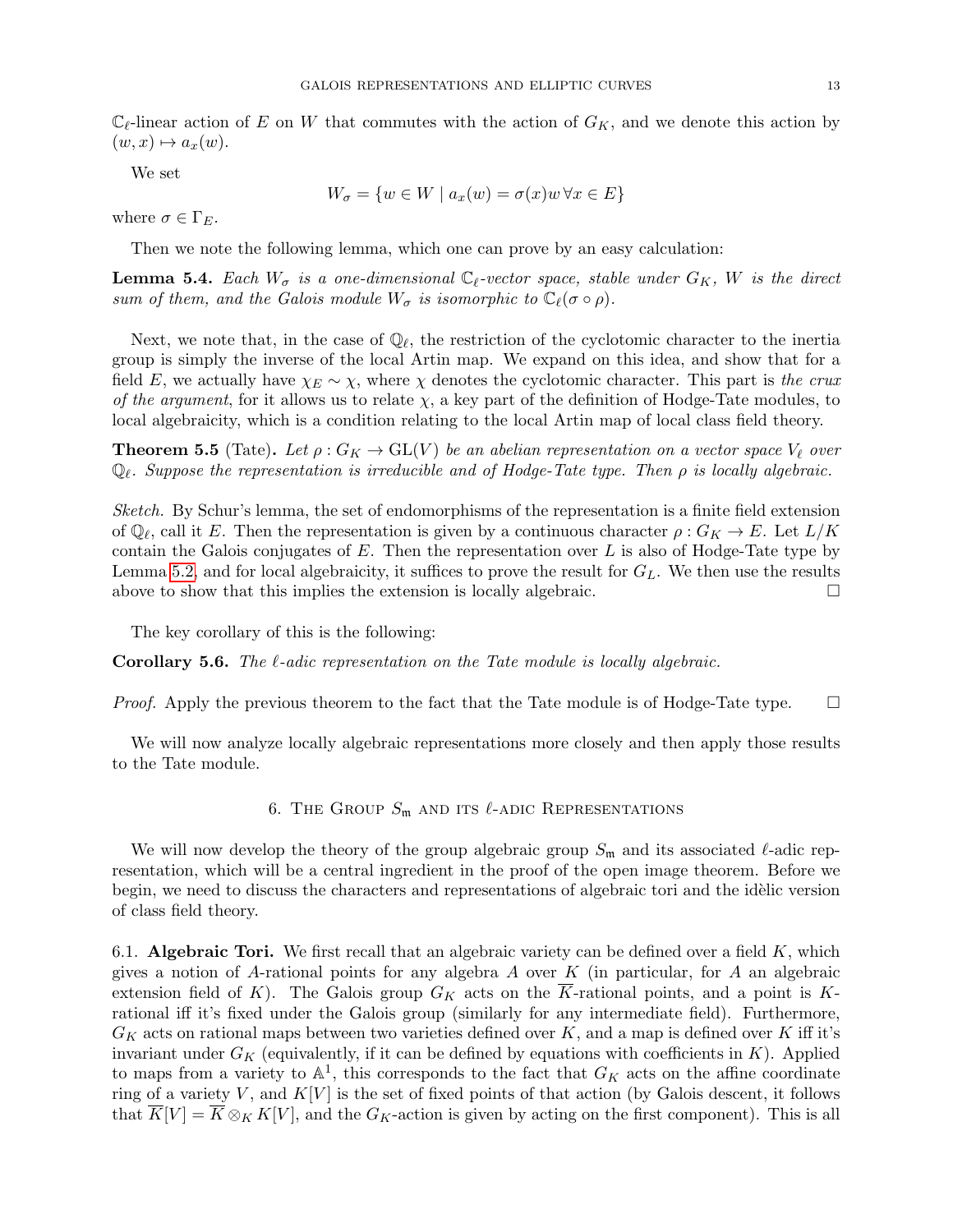covered in the first chapter of [\[Sil09\]](#page-19-3). If  $L$  is an extension of  $K$ , then a  $K$ -variety is also an  $L$ -variety, and the  $G_L$ -action comes from restricting to the subgroup  $G_L \subseteq G_K$  (scheme-theoretically, this comes from taking the fibre product with  $Spec(L)$ .

**Definition 6.1.** An *algebraic torus* over  $K$  is an algebraic group which is isomorphic to a product of copies of  $G_m$  over the algebraic closure of K. If it is isomorphic to such a product over a field L, then it is said to be split over L.

**Definition 6.2.** A *character* of an algebraic torus T is an algebraic homomorphism  $T \rightarrow G_m$ (possibly defined only over an extension field). We denote the set of characters by  $X(T)$ .

Given any two characters, we can multiply them to get another character of our torus. We have an action of  $G_K$  on the characters, any this is a group homomorphism because multiplication in  $G_m$ is defined over K. Note that by composing with the map  $G_m \to \mathbb{A}^1$ , we get a ring homomorphism  $\overline{K}[X(T)] \to \overline{K}[T]$  (the former being the group algebra), and this is an isomorphism by examining the affine coordinate ring of a split torus  $(\overline{K}[x_1,\dots,x_n,x_1^{-1},\dots,x_n^{-1}])$ . Note furthermore that this gives us an action of  $G_K$  on  $\overline{K}[X(T)]$  and hence on the characters themselves, which are invertible elements of that ring. The set of characters defined over K are those fixed under the action of  $G_K$ .

In other words, we have a continuous  $G_K$ -action on the free abelian group  $X(T)$ . It can be shown without much trouble that the category of free abelian groups with  $G_K$  action is anti-equivalent to the category of algebraic tori over  $K$  and maps defined over  $K$ . For an algebraic extension  $L$ of K, this equivalence commutes with the forgetful functor from  $G_K$ -actions to  $G_L$ -actions on free abelian groups.

We note that the torus is *split* over K iff the action of  $G_K$  is trivial (if it's split, triviality is clear, and anti-equivalence of the categories proves the other direction). Furthermore, we have the following definition:

**Definition 6.3.** A torus is said to be *anisotropic* if it has no nontrivial characters defined over K.

Furthermore, if T is a torus, then the intersection of all the kernels of characters defined over K is a subtorus whose character group corresponds to the quotient  $X(T)/X(T)^{G_K}$ . The quotient torus is split, and its character group corresponds to  $X(T)^{G_K}$ .

Finally, we have the following important definition:

**Definition 6.4.** We say that an algebraic is of *multiplicative type* if it is the product of a finite abelian group with a torus over an algebraically closed field.

All of the results extend, if we allow actions on finitely-generated abelian groups, not just free ones. In particular, we still have  $\overline{K}[X(T)] = \overline{K}[T]$ .

6.1.1. Weil Restriction of Tori. For a finite separable field extension  $L/K$  and an algebraic group G over L, there is a unique algebraic group  $R_{L/K}(G)$  over K such that for any K-algebra A, we have  $R_{L/K}(G)(A) = G(A \otimes_K L)$ . In particular,  $R_{L/K}(G)(K) = G(L)$ . We can do this by viewing L as a K-algebra of finite dimension, hence viewing the elements of L as matrices over K. The condition for a matrix to be invertible is an algebraic condition, and  $R_{L/K}(G)(A)$  consists of the matrices satisfying those conditions with coefficients in A.

Let T be the algebraic group given by restriction of  $G_m$  from L to K. Then  $T(\overline{K}) = (\overline{K} \otimes_K L)^{\times} =$  $\overline{K}^{\times [L:K]}$ , where the projection onto the direct factors correspond to embeddings of  $L/K$  into  $\overline{K}/K$ . In particular, the character group is generated by these embeddings, and if  $E$  is the Galois closure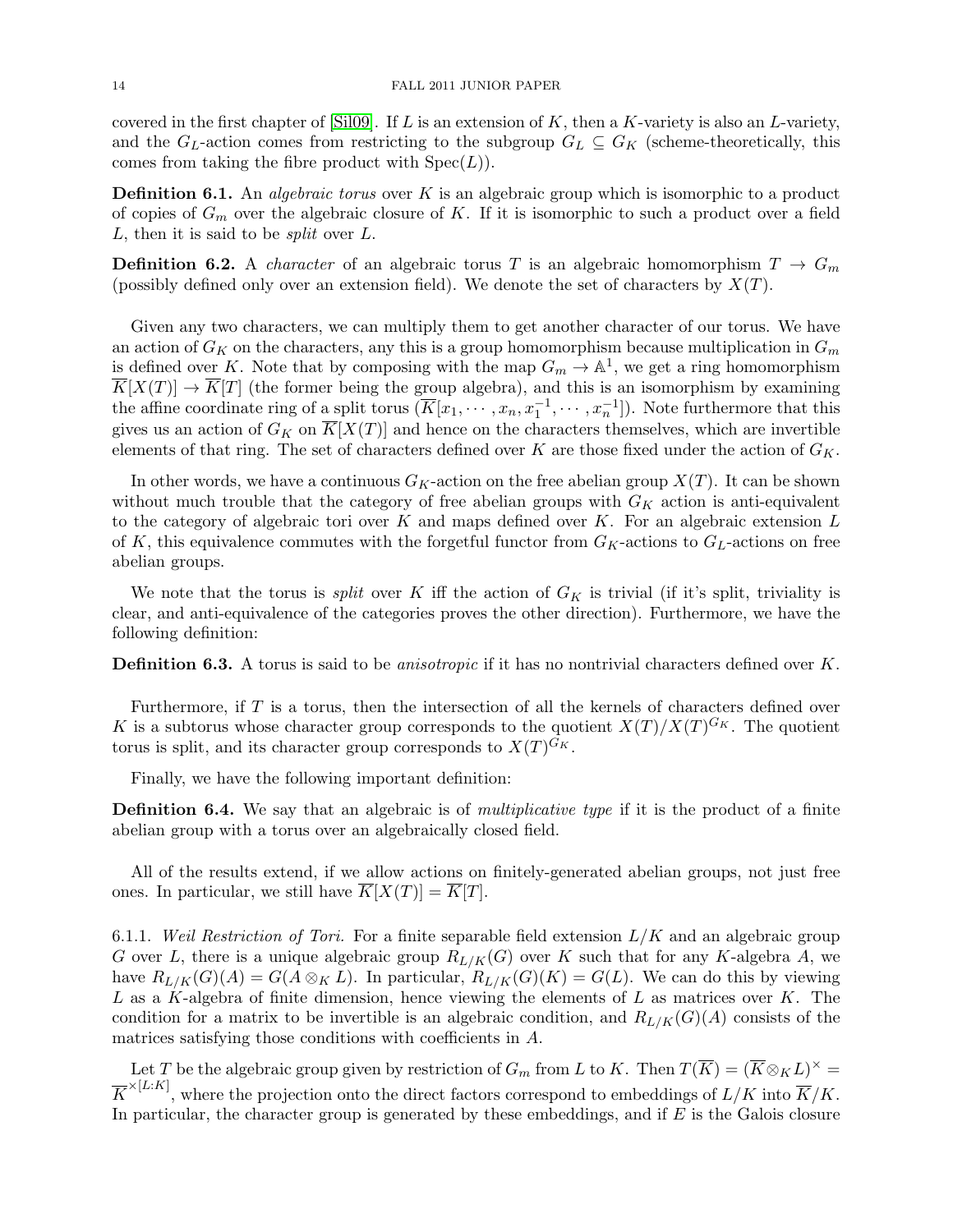of  $L/K$ , then  $G_K$  permutes the characters in the same way it permutes the embeddings, hence its action factors through a finite quotient of  $G_K$  corresponding to the Galois closure of  $L/K$ .

If E is a subgroup of  $T(K) = K^{\times}$ , then the Zariski closure  $\overline{E}$  is also a subgroup, and  $T/\overline{E}$  is an algebraic group over K. Its character group corresponds to the subset of  $X(T)$  that vanishes on E (equivalently, on  $\overline{E}$ ), and this subset is automatically invariant under  $G_K$ . If a character is given  $\prod \sigma(x)^{n_{\sigma}} = 1 \forall x \in E.$ by a power  $n_{\sigma}$  for each  $\sigma \in \text{Hom}_K(L,\overline{K})$ , then  $X(T/\overline{E})$  corresponds to those characters for which

6.1.2. Representations of Tori. Suppose T is an algebraic group of multiplicative type defined over a field K, and  $\phi: T \to GL(V)$  is an algebraic representation (defined over some extension  $L/K$ ) of T on a finite-dimensional vector space V over K. Note that the trace is an algebraic map on  $GL(V)$ , hence this pulls back to an algebraic map on T. We denote this by  $\theta_{\phi} \in L[T]$ .

Note that  $GL(V \otimes_K L)$  is naturally isomorphic to the set of L-rational points of  $GL(V)$ , so T acts on the vector space  $V \otimes_K L$ . In the particular case that  $L = K$ , we find that T acts on V. In general, the best we can say is that T acts on  $V \otimes_K K$ .

To recall, a module is semi-simple if it is a direct sum of simple modules. By Schur's lemma, any homomorphism between two simple modules is either zero or an isomorphism, and two semi-simple modules are isomorphic iff their direct factors are isomorphic. A representation of  $G$  is semi-simple if it is semi-simple as a module over  $K[G]$ .

Note that all representations of algebraic groupes of multiplicative type are semi-simple, as representations of tori may be diagonalized over the algebraic closure of K, and representations of finite groups are semi-simple. It follows that the trace is a linear combination of elements of  $X(T)$ with coefficients in the positive integers.

Conversely, a positive integer linear combination of elements of  $X(T)$  clearly is the trace of some representation of T over  $\overline{K}$ . We wish to show that representations correspond uniquely to such combinations. This follows from Lemma [3.19.](#page-10-0)

We know that representations defined over K have trace in  $K[T] = \overline{K}[X(T)]^{G_K}$ . We next show that the converse is true:

<span id="page-14-0"></span>**Lemma 6.5.** A representation of a group T of multiplicative type over K is defined over K iff its trace is  $G_K$ -invariant.

*Proof.* Suppose  $\chi_1, \dots, \chi_k$  is the set of conjugates of a character  $\chi_1 \in X(T)$ . We wish to show that  $\sum_{i=1}^{k} \chi_i \in K[T]$  corresponds to a representation defined over K. Let  $G(\chi) \subseteq G_K$  denote the subgroup fixing  $\chi_1$ , which is closed by the continuity of the action of  $G_K$  on  $X(T)$ . Let L be the fixed field of  $G(\chi)$ . It follows that  $\chi_1 \in L[T]$ , hence  $\chi_1 : T(L) \to L^{\times}$  gives a one-dimensional representation of  $T$  defined over  $L$ . But it is easy to see that if we restrict scalars to  $K$ , we get a  $[L: K]$ -dimensional representation defined over K with trace equal to  $\sum \chi_i$ , so we are done.

6.2. Idèlic CFT. We recall the basic definitions and facts of idèlic global class field theory.

For a number field K, we let  $\Sigma_K$  denote the set of finite places of K,  $\Sigma_K^{\infty}$  the set of infinite places, and  $\overline{\Sigma_K}$  the set of all places. For each place v of K, we let  $K_v$  denote the completion at v,  $\mathcal{O}_v$  its valuation ring, and  $U_v$  the group of units. We write valuations additively, always setting the valuation of a uniformizer to be 1. We let  $I_K$  denote the group of idèles of K, and if S is a finite set of places of K, we let  $\mathbf{A}_{K}^{S,\times}$  denote the idèles supported outside S.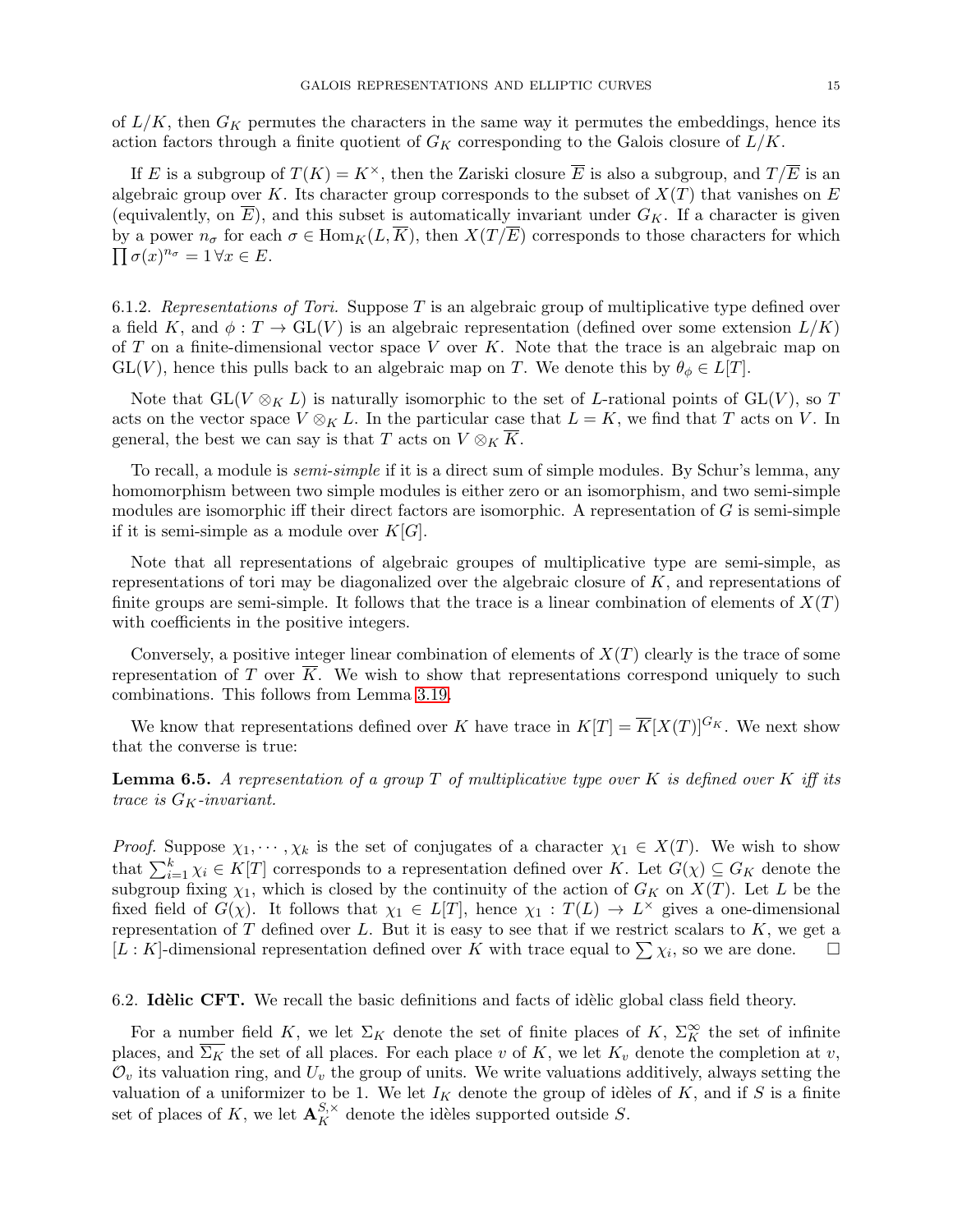**Definition 6.6.** A modulus m of K is a collection of non-negative integers  $\{\mathfrak{m}_v\}_{v\in\overline{\Sigma_K}}$  equal to 0 outside a finite set and equal to 0 or 1 for all infinite primes. A modulus is said to be supported on a finite set  $S$  of places if it is equal to 0 outside  $S$ .

For each modulus m and  $v \in \Sigma_K$ , we let  $U_{v,\mathfrak{m}}$  be the set of  $u \in U_v$  such that  $v(u-1) \geq \mathfrak{m}_v$ , and if  $\mathfrak{m}_v = 1$  and  $K_v = \mathbb{R}$  for  $v \in \Sigma_K^{\infty}$ , we let  $U_{v,\mathfrak{m}} = \mathbb{R}^+$ , and  $U_{v,\mathfrak{m}} = K_v$  otherwise. If  $\ell$  is a rational prime, we set

$$
U_{\ell,\mathfrak{m}}=\prod_{v|\ell}U_{v,\mathfrak{m}}.
$$

We set

$$
U_{\mathfrak{m}} = \prod_{v} U_{\mathfrak{m},v}.
$$

Note that this is an open subgroup of  $I_K$ , and such subgroups form a basis for open subgroups of  $I_K$  (hence, for open sets containing the connected component of the identity).

Let  $C_K = I_K/K^{\times}$  be the idèle class group of K. One can easily show that  $C_{\mathfrak{m}} := I_K/(U_{\mathfrak{m}}K^{\times}) =$  $C_K/U_m$  is the ray class group associated to m. By class field theory, we have an isomorphism between  $G_K^{ab}$  and the inverse limit of the  $C_{\mathfrak{m}}$ , which, by the above, is isomorphic to  $C_K$  modulo its connected component  $D_K$ . We denote the surjection  $I_K \to G_K^{ab}$  by  $i_K$ , and this is called the (idèlic) global Artin map.

6.3. The Group  $S_m$ . Fix a modulus m whose support contains  $\Sigma_K^{\infty}$ . Let  $I_m = I_K/U_m$ , and let  $E_{\mathfrak{m}} = K^* \cap U_{\mathfrak{m}}$ . Thus we have an exact sequence

$$
1\to K^\times/E_{\mathfrak{m}}\to I_{\mathfrak{m}}\to C_{\mathfrak{m}}\to 1
$$

Let T be  $R_{K/\mathbb{Q}}(G_m)$ . Let  $\overline{E}_{\mathfrak{m}}$  be the Zariski closure of  $E_{\mathfrak{m}}$  in  $K^\times = T(\mathbb{Q})$ , and denote the quotient algebraic group over  $\mathbb Q$  by  $T_{\mathfrak m}$ . Then we have the following diagram with exact row:

$$
1 \longrightarrow K^{\times}/E_{\mathfrak{m}} \longrightarrow I_{\mathfrak{m}} \longrightarrow C_{\mathfrak{m}} \longrightarrow 1
$$
  
\n
$$
\downarrow \qquad \qquad id \downarrow \qquad \qquad id
$$
  
\n
$$
1 \longrightarrow T_{\mathfrak{m}}(\mathbb{Q}) \qquad \qquad C_{\mathfrak{m}} \longrightarrow 1
$$

We would like to complete the bottom row to make it an exact sequence and keep the diagram commutative. To do this, we take the colimit of the diagram:

$$
K^{\times}/E_{\mathfrak{m}} \longrightarrow I_{\mathfrak{m}}
$$
  

$$
\downarrow
$$
  

$$
T_{\mathfrak{m}}(\mathbb{Q})
$$

which we denote by  $S_m(\mathbb{Q})$ .

Equivalently, we can view  $1 \to K^{\times}/E_{\mathfrak{m}} \to I_{\mathfrak{m}} \to C_{\mathfrak{m}} \to 1$  as an element of  $H^2(C_{\mathfrak{m}}, K^{\times}/E_{\mathfrak{m}})$ , then map this into  $H^2(C_{\mathfrak{m}}, T_{\mathfrak{m}}(\mathbb{Q}))$ . This shows the quotient is still  $C_{\mathfrak{m}}$ . Note that the structure of  $S_{\mathfrak{m}}$ as an algebraic variety is as the disjoint union of  $|C_m|$  copies of  $T_m$ , and  $S_m(\mathbb{Q})$  becomes the group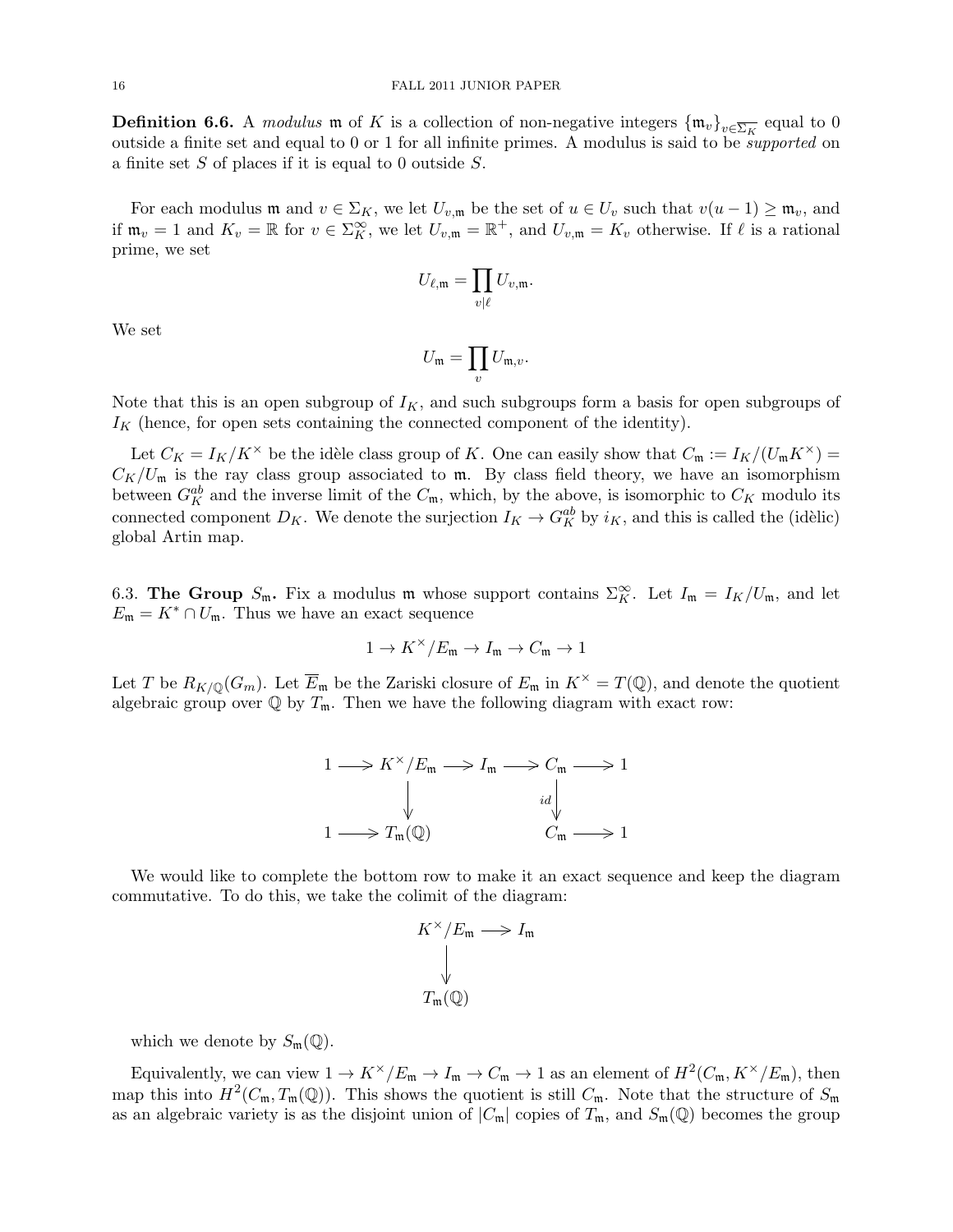of Q-rational points. Furthermore, this shows that  $S_m(A)$  is the pushout of the diagram

$$
K^{\times}/E_{\mathfrak{m}} \longrightarrow I_{\mathfrak{m}}
$$
  

$$
\downarrow
$$
  

$$
T_{\mathfrak{m}}(A)
$$

for any Q-algebra A. In particular, if  $A = \overline{Q}$ , we get an exact sequence

$$
1 \to T_{\mathfrak{m}}(\bar{Q})) \to S_{\mathfrak{m}}(\overline{Q}) \to C_{\mathfrak{m}} \to 1
$$

As  $T_{\mathfrak{m}}(\overline{\mathbb{Q}})$  is divisible, the sequence splits, so  $S_{\mathfrak{m}}(\overline{\mathbb{Q}})$  is the product of a finite group with the torus  $T_m$  over  $\overline{Q}$ . In particular,  $S_m$  is a group of multiplicative type.

6.4. The Associated  $\ell$ -adic Representation. We thus end up with the following commutative diagram with exact rows:



Note that

$$
T(\mathbb{Q}_{\ell})=(K\otimes_{\mathbb{Q}}\mathbb{Q}_{\ell})^{\times}=(\oplus_{v|\ell}K_v)^{\times}=\oplus_{v|\ell}K_v^{\times}.
$$

But this is a direct factor of  $I_K$ , so we get a projection  $pr_\ell : I_K \to T(\mathbb{Q}_\ell)$ . We then get the following commutative diagram:

$$
I_K \Longleftrightarrow K^{\times} = T(\mathbb{Q}) \Rightarrow T_{\mathfrak{m}}(\mathbb{Q}) \longrightarrow S_{\mathfrak{m}}(\mathbb{Q})
$$

$$
\downarrow \qquad \qquad \downarrow \qquad \qquad \downarrow
$$

$$
T(\mathbb{Q}_{\ell}) \longrightarrow T_{\mathfrak{m}}(\mathbb{Q}_{\ell}) \Rightarrow S_{\mathfrak{m}}(\mathbb{Q}_{\ell})
$$

Consider the map  $\epsilon_{\ell}: I_K \to I_{\mathfrak{m}} \to^{\epsilon} S_{\mathfrak{m}}(\mathbb{Q}) \hookrightarrow S_{\mathfrak{m}}(\mathbb{Q}_{\ell})$ . If we compose this with the inclusion  $K^{\times} \hookrightarrow I_K$ , we get the map from  $K^{\times} \to S_{\mathfrak{m}}(\mathbb{Q}_\ell)$  coming from  $T(\mathbb{Q}) \to T_{\mathfrak{m}}(\mathbb{Q}) \to S_{\mathfrak{m}}(\mathbb{Q}) \to S_{\mathfrak{m}}(\mathbb{Q}_\ell)$ by the commutativity of the first diagram. By the commutativity of the second diagram, this is the same as

$$
T(\mathbb{Q}) \hookrightarrow I_K \to^{pr_{\ell}} T(\mathbb{Q}_{\ell}) \to S_m(\mathbb{Q}_{\ell}).
$$

We let  $\alpha_\ell$  denote the composition  $I_K \to^{pr_\ell} T(\mathbb{Q}_\ell) \to S_m(\mathbb{Q}_\ell)$ . Then we have shown that  $\alpha_\ell$  and  $\epsilon_\ell$ coincide on  $K^{\times}$ . Thus  $\epsilon_{\ell} \alpha_{\ell}^{-1}$  $\mathcal{L}_{\ell}^{-1}: I_K \to S_{\mathfrak{m}}(\mathbb{Q}_{\ell})$  induces a map  $C_K \to S_{\mathfrak{m}}(\mathbb{Q}_{\ell})$ , and since all the maps are continuous in the  $\ell$ -adic topology, and  $S_m(\mathbb{Q}_\ell)$  is totally disconnected, this factors through a map  $C_K/D_K \to S_m(\mathbb{Q}_\ell)$ . But  $C_K/D_K \cong G_K^{ab}$  by the idèlic Artin map, so we have a continuous map  $a_{\ell}: G_K \to G_K^{ab} \to S_{\mathfrak{m}}(\mathbb{Q}_{\ell}).$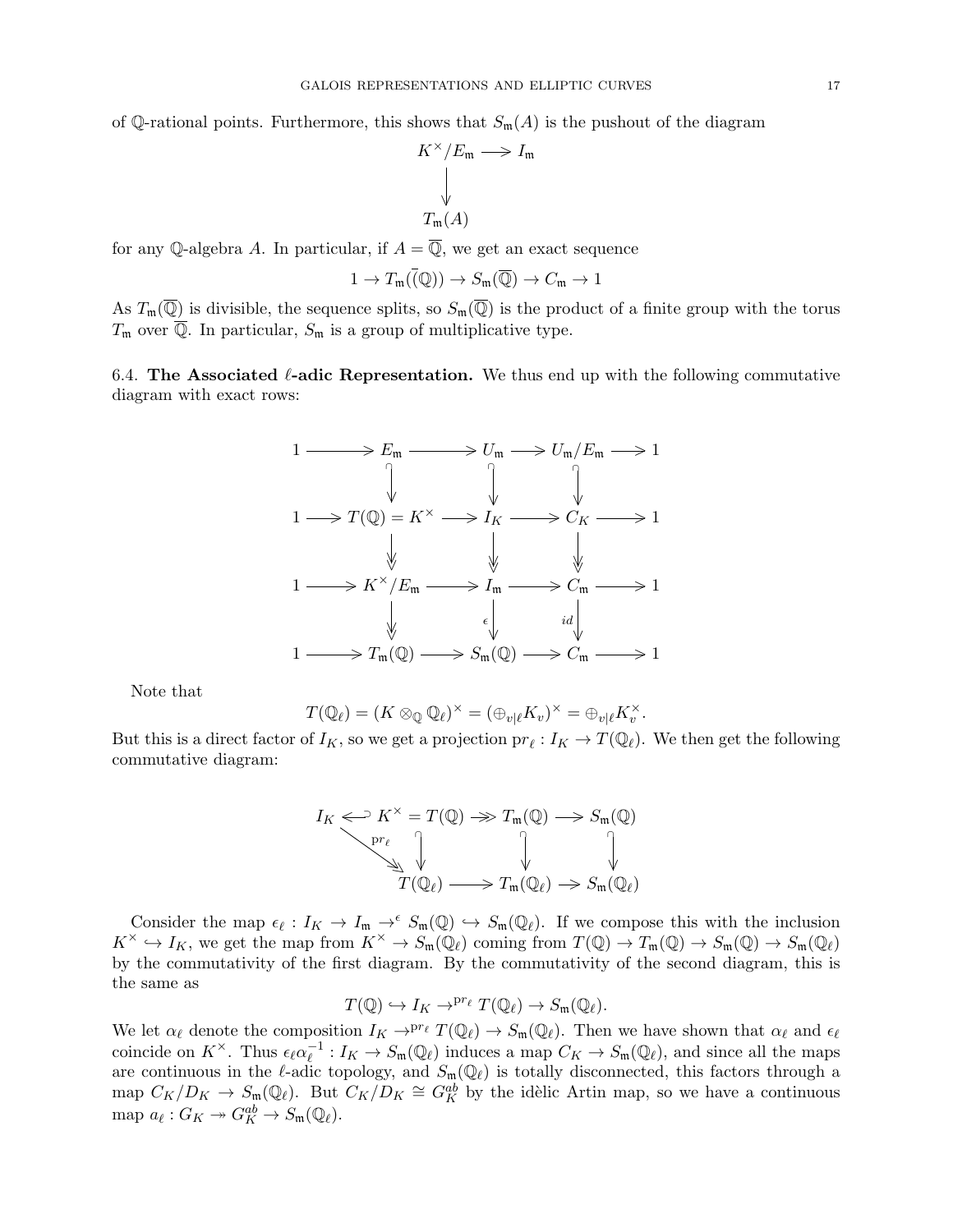**Definition 6.7.** The map  $a_\ell$  defined above is the  $\ell$ -adic representation associated to K and m.

Suppose  $v \notin S_{\ell} \cup \text{Supp}(\mathfrak{m})$ . Then  $I_v \subseteq G_K^{ab}$  is the image of  $U_v \subseteq I_K$  under the Artin map. But  $U_v$ is contained in  $U_m$  and maps to 1 under  $pr_\ell$ , so its image in  $S_m(\mathbb{Q}_\ell)$  is trivial, i.e. the representation is unramified at v.

Let x be an idèle which is a uniformizer at v and 1 at all other primes. Then x maps trivially under pr<sub> $\ell$ </sub>, so  $a_{\ell}(x) = \epsilon_{\ell}(x)$ . But x maps onto the Frobenius of v in  $G_K^{ab}$ , hence  $\epsilon_{\ell}(x) = F_{v,a_{\ell}}$ . Furthermore,  $\epsilon_{\ell}$  factors through  $S_{\mathfrak{m}}(\mathbb{Q})$ , so  $\epsilon_{\ell}(x)$  is rational and independent of  $\ell$  (assuming that  $v \notin S_{\ell}$ ). Thus we have shown:

**Theorem 6.8.** The representations  $a_{\ell}: G_K \to S_{\mathfrak{m}}(\mathbb{Q}_{\ell})$  form a strictly compatible system of rational  $\ell$ -adic representations with values in  $S_m$  and with exceptional set contained in Supp(m).

If we have a representation of  $S_m$  on a Q-vector space V, we get a corresponding system of rational  $\ell$ -adic representations of  $G_K$ .

Furthermore, we have the following:

**Proposition 6.9.** Suppose we have a rational algebraic representation  $S_m \to GL(V)$ , where V is a finite-dimensional vector space over Q. Then for infinitely many  $\ell$ , the representation  $S_m(\mathbb{Q}_\ell) \to$  $GL(V \otimes_{\mathbb{Q}} \mathbb{Q}_\ell)$  is diagonalizable.

*Proof.* Note that, because  $S_m$  is a torus, the representation is diagonalizable over some extension  $K/\mathbb{Q}$ . For any  $\ell$  that splits completely in K, then E embeds in  $\mathbb{Q}_{\ell}$ , so the representation on  $V\otimes_{\mathbb{Q}}\mathbb{Q}_\ell = (V\otimes_{\mathbb{Q}} E)\otimes_E \mathbb{Q}_\ell$  is also diagonalizable. By the Chebotarev Density Theorem, there are infinitely many such  $\ell$ , so we are done.

Finally, we note the following lemma and its important corollary:

**Lemma 6.10.** The set of Frobenius elements  $a_{\ell}(F_v) \in S_m(\mathbb{Q}_{\ell})$  are dense in the Zariski topology.

*Proof.* As the Zariski topology is coarser than the  $\ell$ -adic topology,  $a_{\ell}$  is continuous with respect to the Zariski topology, and the Frobenius elements  $F_v$  are dense in  $G_K$ , the Zariski closure of the Frobenius elements contains im $(a_\ell)$ .

Now note that on  $\prod U_{v,\mathfrak{m}}$ ,  $a_{\ell}$  coincides with  $\alpha_{\ell}^{-1}$  $v|\ell$  $^{-1}_{\ell}$ , hence it maps onto a closed subgroup of  $T_{\mathfrak{m}}(\mathbb{Q}_{\ell})$ 

of finite index (hence open in the  $\ell$ -adic topology). Such a subgroup is Zariski dense in  $T_{\mathfrak{m}}(\mathbb{Q}_{\ell}),$ and because  $a_\ell$  maps  $G_K^{ab}$  onto  $C_m$  (which is the Galois group of the ray class field of m over K), it follows that  $\text{im}(a_\ell)$  is Zariski dense in  $S_m$ , so we are done.

**Corollary 6.11.** If a representation defined by a representation of  $S_m$  over  $\mathbb{Q}_\ell$  is rational, then the corresponding representation of  $S_m$  comes from a rational representation.

*Proof.* Choose a basis  $x_1, \dots, x_r$  for the Q-vector space generated by the coefficients of the trace (as an element of  $\mathbb{Q}[S_{\mathfrak{m}}] \otimes_{\mathbb{Q}} \mathbb{Q}_{\ell}$ ) and 1, and suppose  $x_1 = 1$ . Write the trace as  $\sum_{k=1}^{r}$  $i=1$  $\phi_i x_i$ , with  $\phi_i \in \mathbb{Q}[S_m]$ . Because the traces of all the Frobenius elements are rational, we have  $\phi_i(F_v) = 0$  for  $i \neq 1$ . Because the  $F_v$  are Zariski dense, this is true on all of  $S_m$ , i.e. the trace is in  $\mathbb{Q}[S_m]$ , so by Lemma [6.5,](#page-14-0) the representation is defined over Q.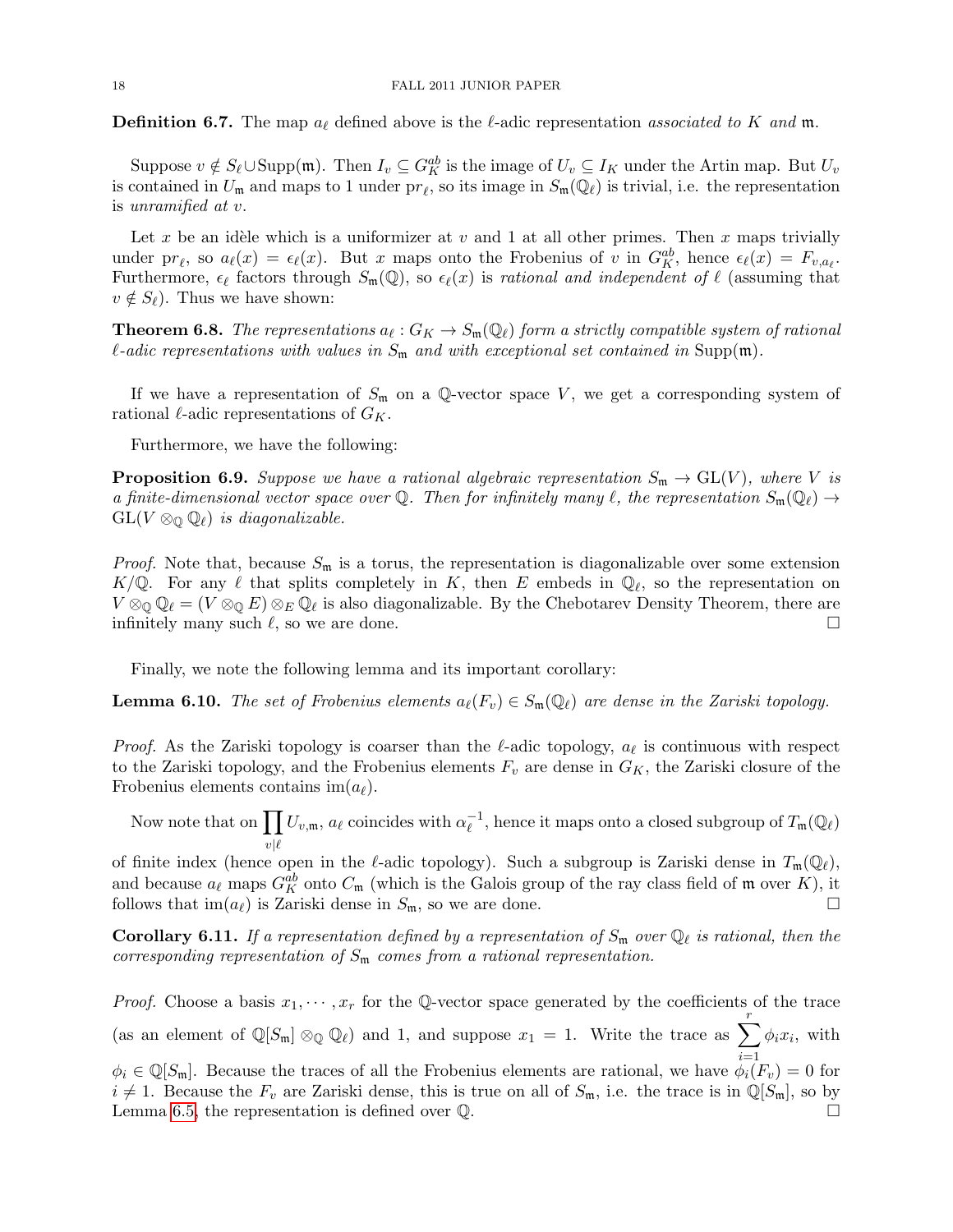6.5. Back to the Open Image Theorem. It follows that, if we show that the representation on the Tate module, if abelian, comes from a representation of  $S_m$  defined over  $\mathbb{Q}_\ell$ , we will be done by Proposition [3.18,](#page-9-0) as a diagonalizable two-dimensional representation is clearly not irreducible. As we shall see, this will follow from the local algebraicity of the Tate module.

### 7. LOCALLY ALGEBRAIC REPRESENTATIONS AND  $S_{\mathfrak{m}}$

We now extend the notion of local algebraicity to  $\ell$ -adic representations of number fields.

**Definition 7.1.** We say that a global abelian  $\ell$ -adic representation  $\rho : G_K \to G(\mathbb{Q}_\ell)$ , where G is an algebraic group, is locally algebraic in the sense of Section [5](#page-11-1) if its restriction  $\rho_v$  to  $G_{K_v} \subseteq G_K$  is locally algebraic for all  $v \mid \ell$ . If we say a representation is locally algebraic, we assume it is abelian.

Once again, let T be the torus obtained by Weil restriction of  $G_m$  from K to Q. Then  $T(\mathbb{Q}_\ell)$  =  $(K \otimes_{\mathbb{Q}} \mathbb{Q}_\ell)^\times$  is a direct factor of  $I_K$ , and it maps onto the decomposition group of v in  $G_K^{ab}$ , as the idèlic Artin map  $i<sub>K</sub>$  is the product of the local Artin maps. Thus a representation on V is locally algebraic iff there is an algebraic morphism  $T \to GL(V)$  defined over  $\mathbb{Q}_\ell$  such that the restriction to  $T(\mathbb{Q}_\ell)$  is locally equal to  $f(x^{-1})$ .

7.1. Modulus of Definition. In order to relate locally algebraic representations to the groups  $S_m$ , we need to know what  $m$  to choose. We make the following definition:

**Definition 7.2.** If  $\rho: G_K \to GL(V)$  is a locally algebraic  $\ell$ -adic representation, we say that m is a modulus of definition for  $\rho$  if  $\rho \circ i_K$  is trivial on  $U_{v,\mathfrak{m}}$  for  $v \nmid \ell$  and equal to (the inverse of) the associated algebraic morphism for  $v \mid \ell$ .

We must first show that every locally algebraic representation has a modulus of definition:

**Proposition 7.3.** Every locally algebraic  $\ell$ -adic representation  $\rho : G_K \to GL(V)$  has a modulus of definition.

*Proof.* Suppose first that  $v \mid p \neq \ell$ . Then some open subgroup of  $GL(V)$  is a pro- $\ell$  group, and its preimage under  $\rho \circ i_K$  is open. Furthermore, some open subgroup of  $K_v^{\times}$  is a pro-p group. The intersection of these two groups is therefore open in  $K_v^{\times}$ , and because it is a pro-p group, and its image is contained in a pro- $\ell$  group, its image must be trivial.

Furthermore, by Lie theory, there is an open neighborhood N of the identity in  $GL(V)$  that contains no nontrivial finite subgroup. Its preimage is open in  $I_K$ , hence contains  $U_v$  for almost all v. But we know that the representation vanishes on an open subgroup of  $U_v$ , which is of finite index by the compactness of  $U_v$ . Thus for all such  $v \nmid \ell$ , the image of  $U_v$  in  $GL(V)$  is finite, hence trivial as N contains no subgroups of finite index.

Now we know that for almost all v,  $\rho \circ i_K$  is trivial on  $U_v$ , and for the rest of the  $v \nmid \ell$ , it vanishes on an open subgroup of  $U_v$ , hence we can choose m such that it vanishes on  $U_{v,m}$  for all  $v \nmid \ell$ . By the definition of local algebraicity, we can choose m such that furthermore, it is equal to the algebraic morphism on  $U_{v,\mathfrak{m}}$  for  $v \mid \ell$ . Finally, as  $GL(V)$  is totally disconnected in the  $\ell$ -adic topology,  $\rho \circ i_K$ is trivial on the connected components of the infinite places of  $K$ , so we are done.

Finally, we come to the theorem that completes the proof of Serre's open image theorem:

**Theorem 7.4.** Let  $\rho: G_K^{ab} \to GL(V)$  be locally algebraic with modulus m. Then there is a Qsubspace  $W \subseteq V$  and an algebraic morphism  $\phi : S_m \to GL(W)$  defined over  $\mathbb Q$  such that  $\rho$  is equal to  $\phi \circ a_{\ell}$ , where  $GL(V)$  is identified with the set of  $\mathbb{Q}_{\ell}$ -rational points of  $GL(W)$ .